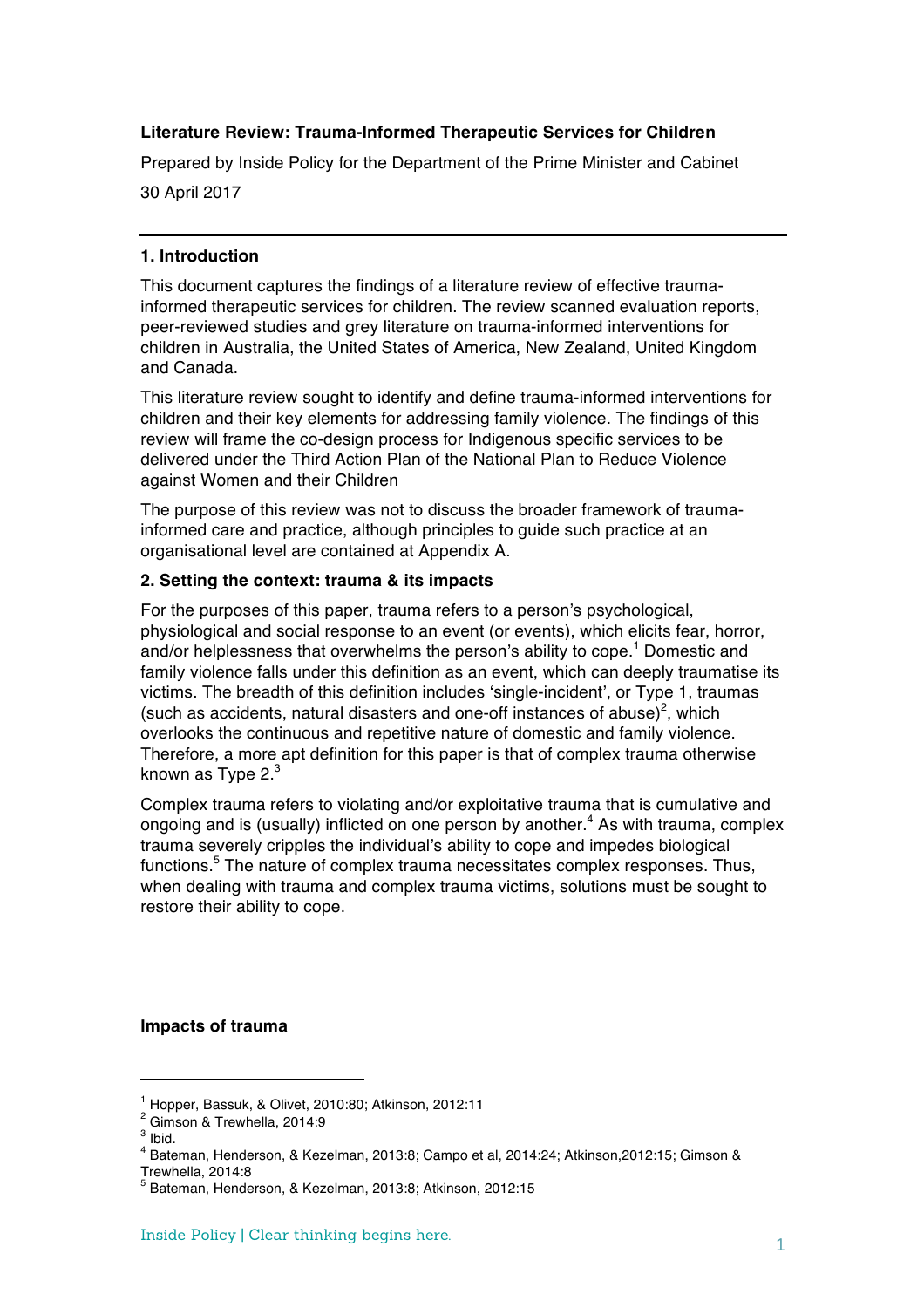Trauma can manifest with different symptoms, which impede physical, cognitive, behavioural and emotional processes. $6$  A trauma victim may display (a mixture of) the following signs:

- constant vigilance for danger
- fatique
- disturbed sleep
- intrusive thoughts
- poor concentration
- alteration of self-perceptions
- confusion
- social withdrawal and isolation
- sense of lack of control
- detachment
- grief
- depression
- guilt
- anxiety, and/or
- panic.<sup>7</sup>

Many of these symptoms precipitate from the creation of extreme coping mechanisms such as hyperarousal or avoidance in order to overcome the victim's adverse situation. $8$  At the end of the spectrum, coping strategies include substance abuse and addition, suicidal tendencies and self-harm, and re-enactment of abusive relationships.<sup>9</sup> These impacts of trauma interfere with a victim's ability to seek help and impact how victims interact and engage with services.<sup>10</sup>

#### **Children's experience of trauma**

Trauma can have specific effects on children, which can hinder their development and can have life-long implications if left unresolved.

In the case of family violence, psychologically, when a child experiences violence at the hands of their parents or a close family member, two simultaneous reactions are played out in the child's mind: one reaction is to run away from the danger and the other reaction is to go toward those to whom they are attached – usually the person inflicting the violence.<sup>11</sup> This paradox leads to the collapse of the child's ability to cope. The creation of nurturing attachments to a non-abusive caregiver, parent or family member may help to protect children from further effects of trauma and help rebuild their resilience.<sup>12</sup> Notably for Indigenous cultures, a reorientation from dyadic to network understandings of attachment need to be made to encompass the multiple caregivers a child may have within Indigenous communities.<sup>13</sup>

From a neurobiological standpoint, when a child experiences trauma their brain secretes potent neural chemicals to protect them from harm. However, over long

- <sup>7</sup> Procter el al., 2017:5; Hopper, Bassuk, & Olivet, 2010:80; Campo et al., 2014:24; Rosen, 2015: 45; These are just example and are not an exhaustive list of symptoms.
- <sup>8</sup> Bateman, Henderson, & Kezelman, 2013:9; Elliot et al., 2005:463<br>
<sup>9</sup> Bateman, Henderson, & Kezelman, 2013:9<br>
<sup>10</sup> Elliot et al., 2005:463<br>
<sup>11</sup> Siegel, 2012:21-4<br>
<sup>12</sup> Rosen, 2015:45; Procter et al., 2017:6<br>
<sup>13</sup> McCl

 $6$  Procter et al., 2017:5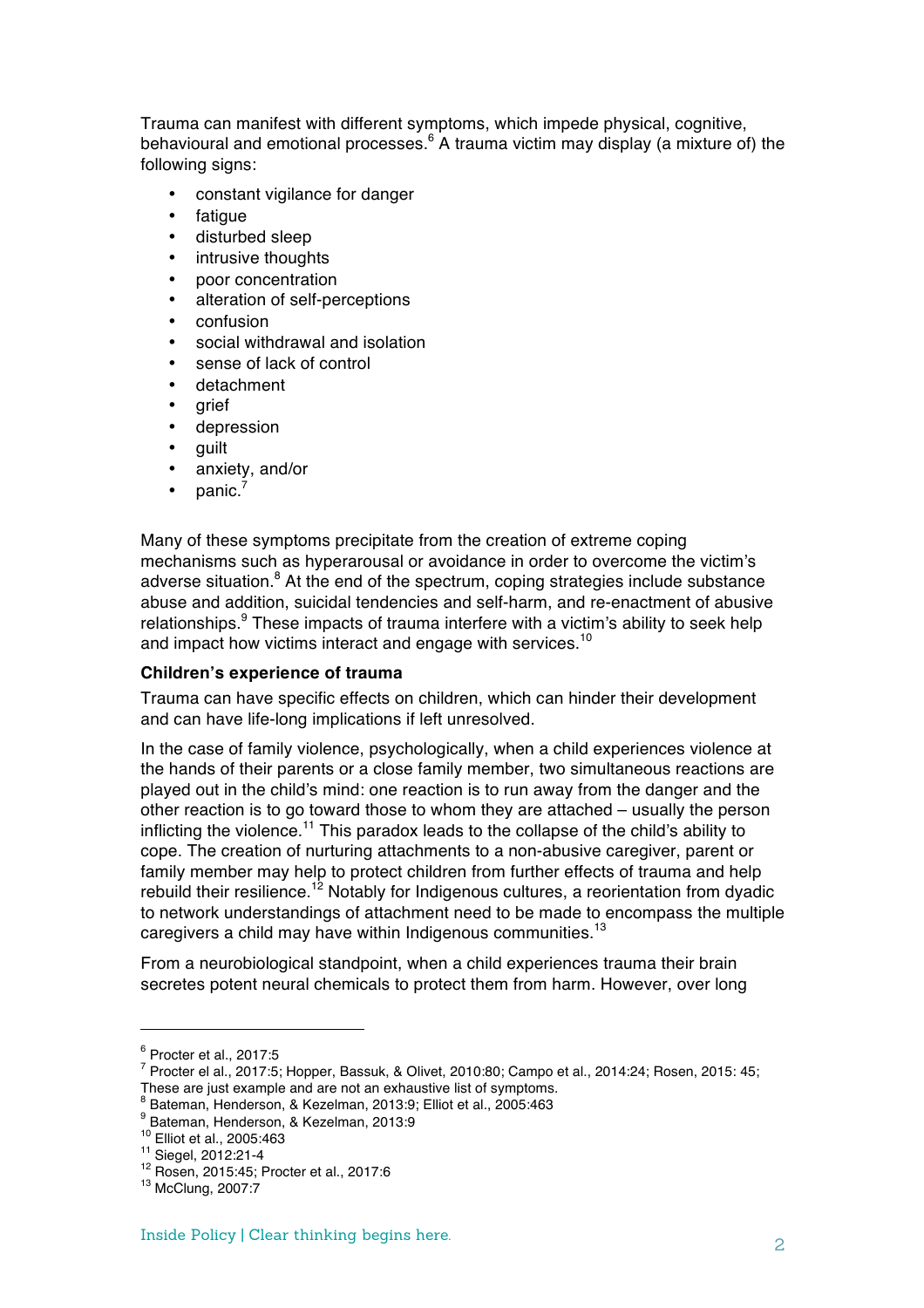periods of time, this excessive arousal compromises maturation and can lead to permanent damage through toxic stress on the developing brain.<sup>14</sup> This neurological impairment has repercussions for how a child will grow and learn.<sup>15</sup>

Finally, trauma has implications for identity formation in children.<sup>16</sup> When the trauma is inflicted by a family member, children may believe that it is their fault. This selfblame creates a negative self-image which may continue into adolescence and adulthood.17 Thus, programs that are aimed at intervening in the lives of children must be informed by neurobiology, attachment theories, and identity formation to counter the impacts of trauma.

#### **Intergenerational trauma**

Intergenerational trauma refers to the cycle of abuse and violence which occurs within families and communities when sources of trauma are not resolved or are ignored.<sup>18</sup> These detrimental patterns of behaviour are passed through the generations and essentially 'normalised'.<sup>19</sup>

While intergenerational trauma is a general term, the concept aids understanding of family violence within Indigenous communities. Historically, Indigenous Australians have experienced tremendous trauma through colonisation, massacres, removal from homelands, assimilation and 'stolen generation' government policies, incarceration, and introduction of addictive substances.<sup>20</sup> The collective traumatisation can bring about the collapse of traditional ways of life and change community culture and dynamics.<sup>21</sup> Importantly, strong positive kinship ties and cultural connections can serve as a protective buffer for those experiencing trauma and can help to ameliorate its impacts.<sup>22</sup>

## **3. Defining Trauma-Informed Therapies or Interventions**

Trauma-informed (also known as 'trauma-specific' or 'trauma-focused') interventions directly address the impact of trauma on a child or young person through the goals of decreasing symptoms and facilitating recovery.23 Within the framework of traumainformed care (see Appendix A) sits trauma-informed therapeutic services.

Frederico, Jackson & Black (2010) make a distinction between two different types of therapeutic service. The first type refers to the sessions that occur between client and therapist.<sup>24</sup> The second is the therapy or 'therapeutic moments', which occurs outside of the sessions in the client's environment.<sup>25</sup> This type of therapy involves the creation of safe spaces outside of the therapy sessions. In the case of children, this means working with family or caregivers to resolve their trauma and minimise possible triggers that a child may encounter outside of sessions. Therapy is not fruitful if the client is in continual contact with traumatic environments.

<sup>&</sup>lt;sup>14</sup> Bunston, 2008:334; Fox et al, 2015:65<br><sup>15</sup> Jackson et al., 2013:11; For breakdown of impact of trauma at specific ages, see: Gimson & Trewhella, 2014:9<br><sup>16</sup> Gimson & Trewhella, 2014:9

<sup>&</sup>lt;sup>17</sup> Ibid.<br>
<sup>18</sup> Atkinson, 2012:18<br>
<sup>18</sup> Atkinson, 2012:10; Closing the Gap Clearinghouse, 2016:3<br>
<sup>21</sup> Closing the Gap Clearinghouse, 2016:3; Atkinson, 2012:12<br>
<sup>22</sup> Procter et al., 2017:9<br>
<sup>23</sup> Fallot & Harris, 2001<br>
<sup>2</sup>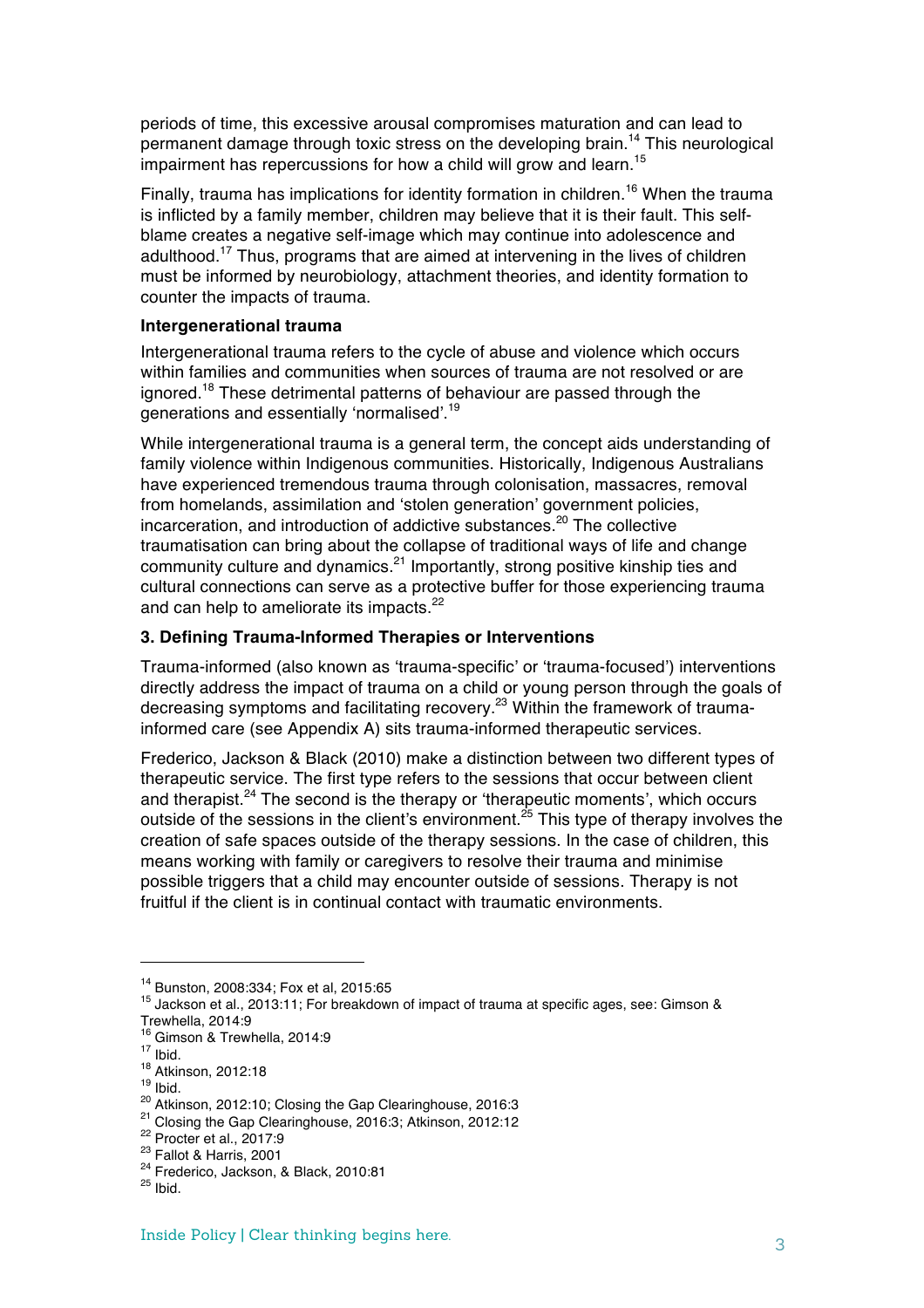Therapeutic responses should promote safety, allow clients to make sense of their trauma and identity, and help foster positive relationships and connections.<sup>26</sup> Most programs offer a psycho-educational element to help their clients to understand the ways in which they act and the impacts of trauma, thereby offering possible pathways to recovery.

In order for therapy to be effective, it must occur in a place where the client feels physically and emotionally safe.<sup>27</sup> Therapeutic responses can occur through a range of activities and may engage with cultural practices such as 'yarning' and creating stories (especially around the construction of identity), 'dadirri' (contemplation) and art and music.<sup>28</sup> These activities help a client to contextualise and make sense of their experiences.<sup>29</sup> These therapies can occur in an individual, group, or family setting depending on the needs of the client. The flexibility of setting and activities mean they can be tailored for the individual.

#### **Children's trauma-informed interventions**

Children are impacted differently by trauma depending on where they are in their development and the duration of the trauma.<sup>30</sup>

Child-specific services should adopt a range of responses to cover these variables and can be more directed at addressing trauma than adult services.<sup>31</sup> Child-specific services usually involve a psycho-educational component, creative activities, and may also provide structured counselling services.<sup>32</sup> Therapies seek to help children create new meanings from their traumatic experiences, address the behavioural and developmental impacts of trauma, and foster safe healthy relationships.<sup>33</sup> Expressive interventions such as art, music or drama therapy, and sand play may be utilised to allow infants and children to communicate without words.<sup>34</sup> Like in adult therapies, it is encouraged that children are viewed as active participants in their recovery no matter how they communicate and are not passive to treatment.<sup>35</sup> The use of play therapies allow children to process their traumatic experiences and complex information.<sup>36</sup> Creating safe and secure attachments aids the recovery of children from trauma which suggests the inclusion of the family or caregiver in the therapeutic process.37

At a minimum, therapeutic services should provide support and guidance for family and caregivers. Lastly, the longer a child is exposed to trauma, the more detrimental are the impacts on their development.<sup>38</sup> Therapeutic services must try and intervene as early as possible to ward off the detrimental impacts.

<sup>&</sup>lt;sup>26</sup> Jackson et al., 2013:19<br><sup>27</sup> Campo et al, 2014:43<br><sup>28</sup> Carnes, 2015:8; Memmott et al., 2006:23; Atkinson, 2012:5<br><sup>29</sup> Atkinson, 2012:24<br><sup>30</sup> Gimson & Trewhella, 2014:6; It should be noted that development may be a di chronological age due to the stunting impact of trauma.<br><sup>31</sup> Quadara & Hunter, 2016:40<br><sup>32</sup> Campo et al., 2014:57<br><sup>33</sup> Quadara & Hunter, 2016:40; Gimson & Trewhella, 2014:6<br><sup>34</sup> Malchiodi, 2008:11<br><sup>35</sup> Bunston, 2008:335<br><sup></sup>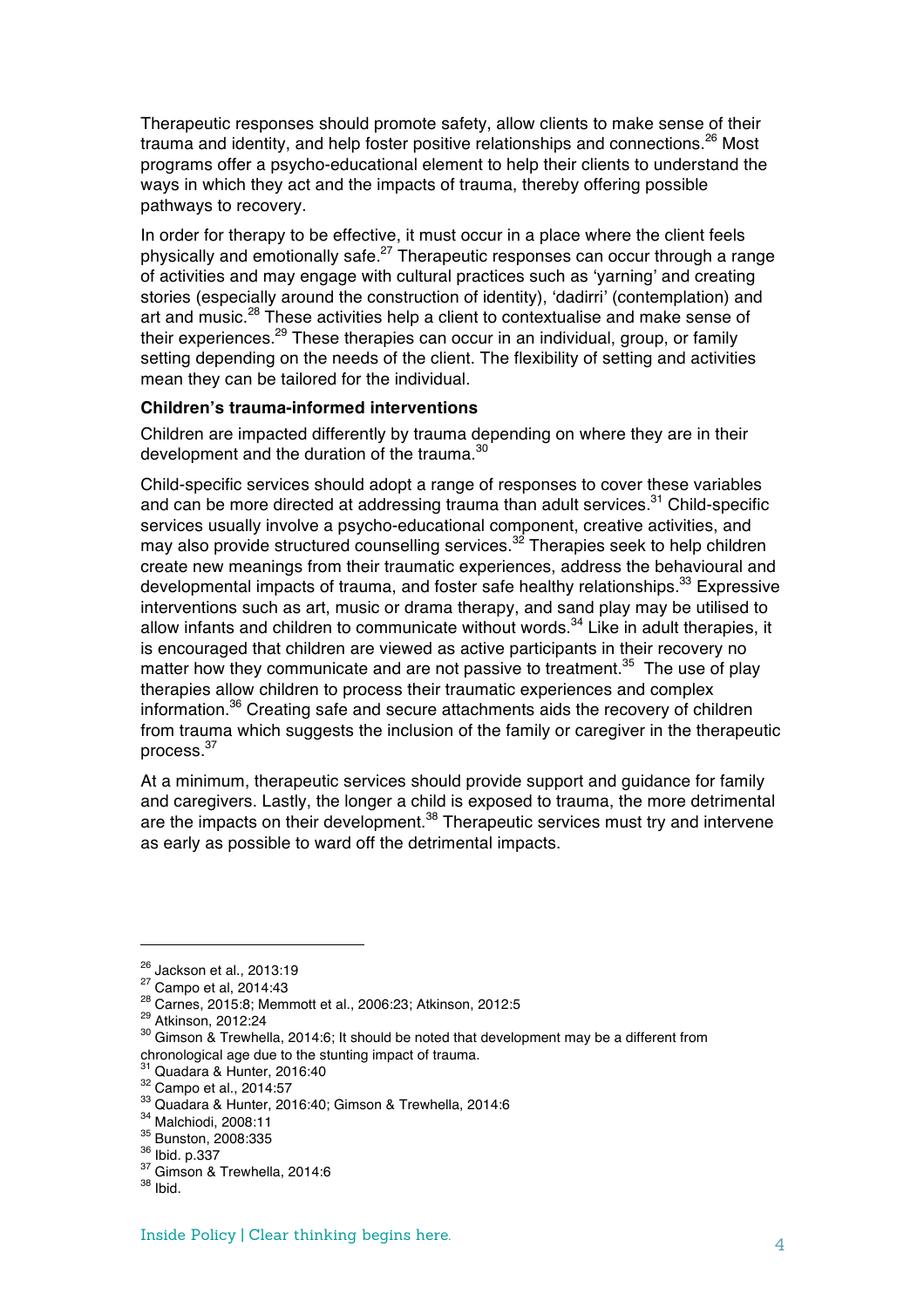Additionally, within mainstream children's therapeutic services, it has been documented that the outcomes of Indigenous children are smaller than that of non-Indigenous children.<sup>39</sup> Possible explanations include:

- Indigenous children may experience greater degrees of traumatisation (especially as a result of intergenerational trauma) thereby impeding recovery outcomes
- mainstream interventions may need to be further adapted to address the issues of this population, and
- the current indicators of assessment of outcomes may be dominated by western conceptions of recovery.<sup>40</sup>

## **A note on duration and intensity of the intervention**

The duration and intensity of therapeutic interventions must be informed by the needs of the client. Therapeutic programs that are preventative, such as mother and child groups or school-based workshops, are not required to be intensive and may range from approximately three to 12 weeks.

On the other end of the spectrum, people who have experienced complex and intergenerational trauma need more intense, longer initiatives. These services may have their clients for eight weeks to four years.<sup>41</sup>

Clients must be engaged as long as necessary to reap the full benefits of therapy. Specific to Indigenous communities, a report undertaken in Canada suggests that holistic healing services may take up to three years to engage with a community, and it will take about 10 years for a safe environment to be created in which to deal with trauma. $42$ 

## **3. Types of Trauma-Informed Therapeutic Services for Children**

An ACT Government examination of trauma-informed therapies for children noted the existence of the following common therapeutic interventions:

- Trauma-Focused Cognitive Behavioural Therapy
- Therapies address neural challenges such as Neurosequential Model of Therapeutics and Neurological Reparative Therapy
- Family counselling approaches including Dyadic Developmental Psychotherapy
- Developmental approaches including Marte Meo Model
- Intensive family focused approaches including Multisystemic Therapy
- Attachment/Parent-Child Focused Interventions
- Expressive/Sensory-Based Interventions and Therapies
- Life Story Work
- Relationship-Based Work.<sup>43</sup>

<sup>&</sup>lt;sup>39</sup> Frederico, Jackson, & Black, 2010:157; Fox et al, 2015: 99<br><sup>40</sup> Frederico, Jackson & Black, 2010:157<br><sup>41</sup> For example, Newpin aims to engage clients for 18 months, Holding Children Together for up to 44 weeks and Take Two has long-term models which may extend up to 4 years. (Uniting Care Burnside, 2013:2; Arney & Brooke, 2012:37; Frederico, Jackson, & Black, 2010:3)

<sup>&</sup>lt;sup>42</sup> Aboriginal Healing Foundation, 2006 referenced in Healing Foundation, 2012:11;  $43$  Gimson & Trewhella, 2014.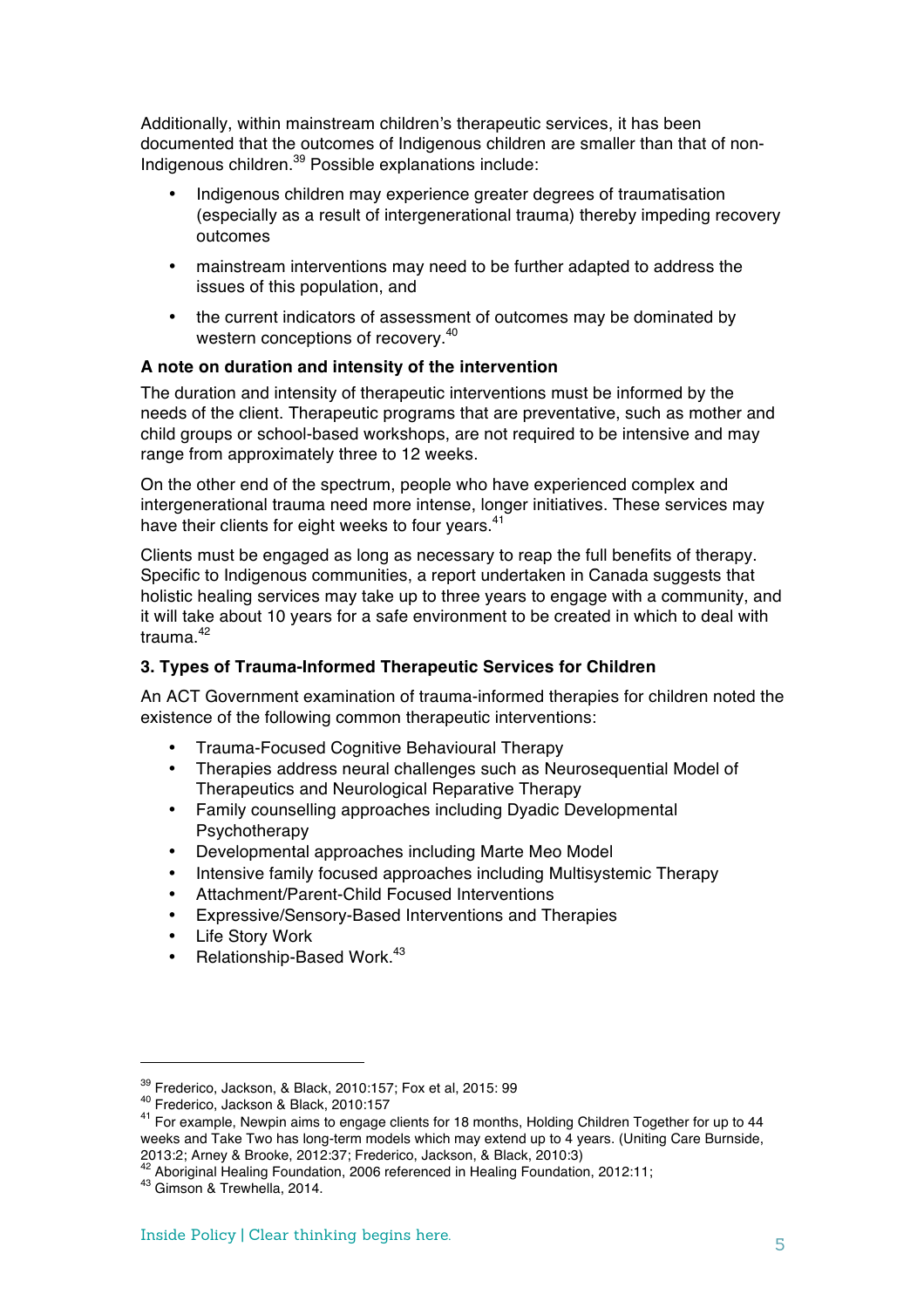Memmott et al. have created a categorisation of program type according to what stage of violence they target.<sup>44</sup> The four classifications are: early proactive, late proactive, early reactive, and late reactive.45

As early proactive and late reactive programs target violence from occurring or reoccurring respectively, they are essentially preventative.<sup>46</sup> Whereas late proactive and early reactive programs, targeting those who are at high-risk of experiencing violence, or are experiencing/have just experienced violence respectively, are essentially interventionist.<sup>47</sup>

Trauma-Informed interventions may be implemented at each of these stages of violence but vary in what they involve to address the circumstance.

Early proactive therapeutic programs for children are likely to be educational such as school programs like the Berry Street Education Model. Late proactive programs that target high-risk children may include services such as mother/child groups, individual counselling, or parenting programs. Early reactive therapeutic children's programs may work in tandem with children's housing services and women's refuges, or provide other therapeutic services to support non-abusive parents/carers to create safe environments. Late reactive programs are concerned with dealing with traumas that have occurred and resolving its negative outcomes, these include most individual, family, or group therapies. The following sections help to elucidate the variety of services through examples. It must be noted that this distinction may be arbitrary in categorising services as many are fluid in their scope, but is helpful in showing the variety of responses to childhood trauma.

### **Early proactive therapeutic approaches**

An example of an early proactive program is the Berry Street Education Model (BSEM). It was found in America that 40 per cent of students were trauma-affected due to exposure to a traumatic stressor. $48$  Thus, there is a need for schools to be trauma-informed and provide therapeutic learning. The BSEM is comprised of three tiers of "therapeutic learning and growth".<sup>49</sup> The first focuses on repairing regulatory abilities, the second seeks to repair disrupted attachments, and the third increases the student's resiliency and resources for dealing with traumatic events.<sup>50</sup> This is implemented in two main ways:

- through informing the teacher's approach to their classes (garnered in intensive training), and
- offering specific classroom activities.<sup>51</sup>

This seeks to provide safe, trauma-informed environments to foster the growth of children and to build their capabilities, manage behaviours, and learn resiliency strategies.<sup>52</sup> The activities created for the program include physical and emotional regulation sessions involving:

• 'aligning the body'

<sup>44</sup> Memmott et al., 2001:74-75<br>
45 Ibid.<br>
46 Memmott et al. 2006:3<br>
47 Ibid.<br>
48 Stokes & Turnbull, 2016:6<br>
49 Ibid.<br>
50 Ibid.<br>
51 Ibid. p.4<br>
52 Ibid. p.7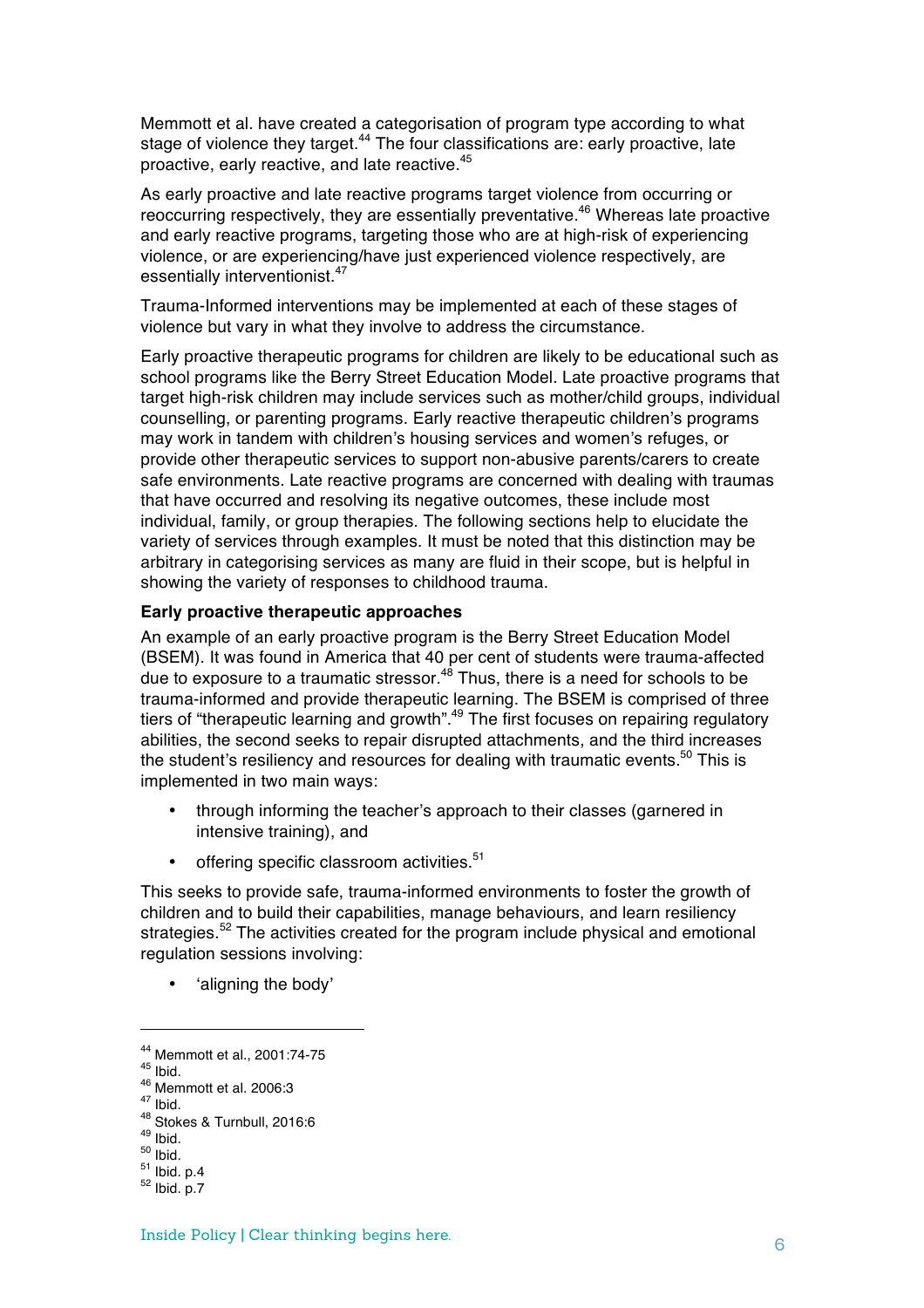- identity building
- communication, and
- strategies for calming down and returning to a comfortable state. $53$

The BSEM was implemented as a pilot in 2015 in two mainstream government schools which deal with high levels of disadvantage, behavioural issues, and Child Protection notification.<sup>54</sup> Interviews with staff and students suggested that the program was helpful in giving teachers a range of strategies to deal with student disengagement and gave children the ability to overcome problems to focus on learning.<sup>55</sup> Within both school trials, negative incidents resulting in suspensions was decreased.56 Overall, morale of students, teacher empathy, learning stimulation, confidence in learning, motivation, peer connectedness, behaviour, and student safety were improved.<sup>57</sup>

## **Late proactive therapies**

Successful examples of late proactive therapies provide therapeutic support for children and offer opportunities for their parent or carer to engage in the process to create therapeutic environments.

PARKAS (Parents Accepting Responsibility Kids Are Safe) was a two-tier therapeutic service which ran from 1996 until 2010 in Victoria.<sup>58</sup> The program ran for ten weeks at a time and ran two parallel groups:

- one for the children aged eight to 12 years old, and
- one for their mothers or carers.<sup>59</sup>

The children's sessions would usually occur on a weekday afternoon for an hour and a half and the mother/carer session would occur the following day, usually in the morning for two hours.<sup>60</sup> In the middle of the program, the two groups were brought together to work on dyadic relationships and attachment.<sup>61</sup>

Both groups had a 'child-up' focus:

- the child group focuses on their needs and healing through play, music, and art and creation of safe spaces where they can process their trauma, and
- the parent groups discussed the needs of the child and understanding the child's experiences.<sup>62</sup>

The success of PARKAS led to the creation of Just For Kids (JFK) and Peek a Boo. JFK was created as a precursor to PARKAS as a way to engage children without their mothers, with the hope that the mother may become involved later on in the program.63 Peek a Boo was created as an infant/mother intervention which targeted infants up to three years old.<sup>64</sup> Peek a Boo was seen as a necessary step to support

<sup>&</sup>lt;sup>53</sup> Ibid. This is not an extensive list of activities.<br><sup>54</sup> Ibid. p.4<br><sup>55</sup> Ibid. p.31, 34<br><sup>56</sup> Ibid. p.37<br><sup>57</sup> Ibid. p.37<br><sup>58</sup> Bunston, Pavlidis & Cartwright, 2016:86; Bunston, 2008:336<br><sup>59</sup> Bunston, Pavlidis & Cartwrigh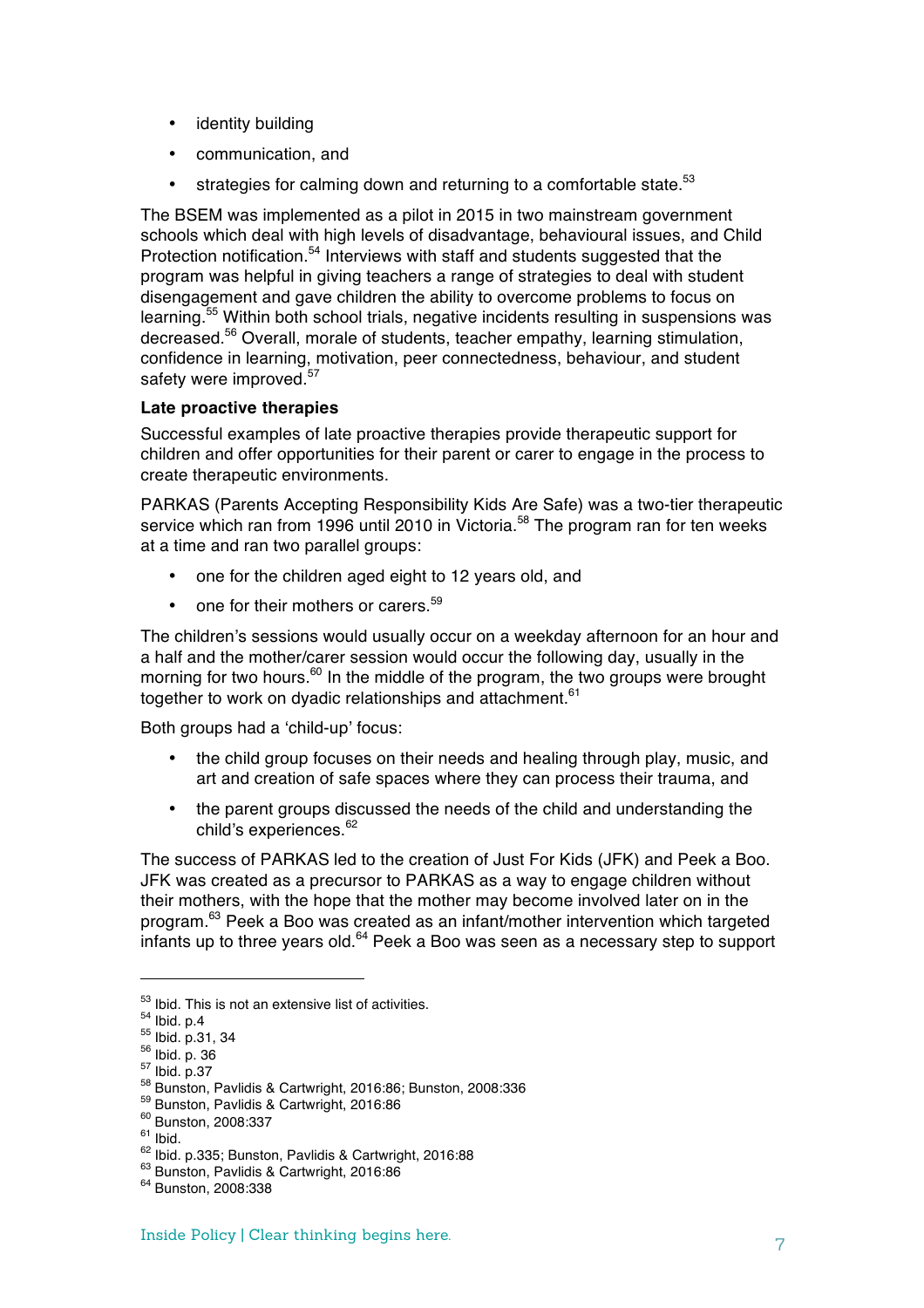the infant's neuro-psycho-physiology development.<sup>65</sup> The Peek a Boo program consisted of two hour sessions over eight weeks and was based off the PARKAS model. From all programs, mothers reported positive feedback on quality of attachment, reduced hostility, and more enjoyment of their relationship with their child/infant.<sup>66</sup>

### **Early reactive therapies**

In America and Canada, ChildTrauma Academy has a number of residential service sites based on the Neurosequential Model of Therapeutics (NMT) which provide trauma-informed therapies for infants, children, and adolescents.<sup>67</sup>

NMT does not provide a set of interventions but provides an understanding for how interventions should occur.<sup>68</sup> NMT focuses on the developmental impact that trauma has on the brain and uses this understanding to inform intervention creation.<sup>69</sup> NMT suggests that where there is early exposure to violence and traumatic incidences, the formation of the brain is affected leading to impediments on basic psychological and arousal functions which in turn impact thoughts and feelings.<sup>70</sup> The impact to the subcortical parts of the brain through trauma are very difficult to access and change but must be targeted first to improve psychological arousal regulation before cognitive processes can be improved.<sup>71</sup> Thus, interventions following NMT focus on creating safe spaces and the capacity for a child to self-regulate from which a child can make sense of their traumatic experiences.<sup>72</sup>

For the six sites described by Taylor, children stay in the services for about six months to two years, with three of the services averaging 18 months.<sup>73</sup> While the children stay at the residences for long periods of time, families (whether biological, kin, or foster) are engaged with the care of the child through visits, family therapy sessions, staying over at the residence, and/or through internet services such as Skype.<sup>74</sup> Each of the residences also provided trauma-informed education services for the children.<sup>75</sup>

What is most notable about the ChildTrauma Academy sites is the range of therapies they offer. Most of the staff across the sites were trained in Cognitive Behavioural Therapy (CBT) and its trauma-focused counterpart (TF-CBT), play/art/creative therapy, and Therapeutic Crisis Intervention  $(TCI)$ <sup>76</sup> All sites implemented Eye Movement Desensitization and Reprocessing (EMDR); a psychotherapy which uses eye movement procedures to help process distressing memories.<sup>77</sup> In addition to these therapies, each location also offers different therapies. These included:

- Animal Assisted Therapy (with horses or dogs)
- sensorimotor therapy

<sup>&</sup>lt;sup>65</sup> Ibid.<br><sup>66</sup> Ibid. p.340<br><sup>67</sup> Taylor, 2014:4; Berry Street Take Two is also part of ChildTrauma Academy; See *Determine the*<br>*Theoretical Underpinning* for more information on NMT

<sup>&</sup>lt;sup>68</sup> Frederico, Jackson & Black, 2010:82<br><sup>69</sup> Ibid.<br><sup>70</sup> Ibid.<br><sup>71</sup> Ibid.<br><sup>71</sup> Ibid.<br><sup>73</sup> Taylor, 2014:5-6; Sites include: Sumner Mental Health, Sandhill Center, Cal Farley's Boy's Ranch, Alexander Youth Network, Mount Saint Vincent Home, & Hull Services<br>
<sup>74</sup> Ibid. p.8<br>
<sup>75</sup> Taylor, 2014:15<br>
<sup>76</sup> Ibid. p. 7<br>
<sup>77</sup> Ibid. p.8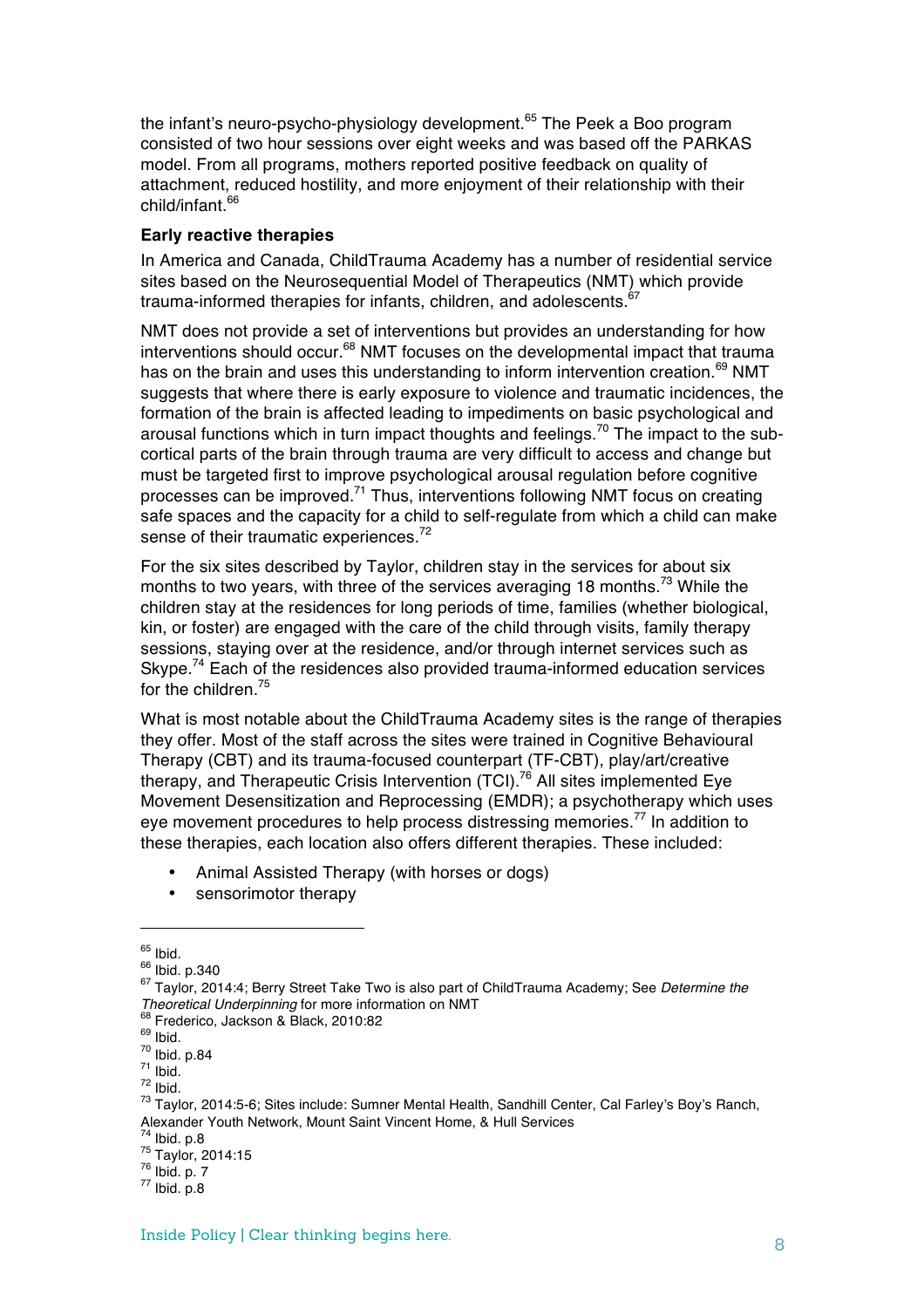- neurofeedback (which teaches control of brainwaves through the use of a mind controlled videogame)
- structured exercise
- relaxation training
- massage
- gardening
- journaling
- drumming
- adventure-based activities
- ropes courses
- occupational therapy
- sensory rooms/boxes, and
- brain breaks in the classroom.<sup>78</sup>

The key to successful interventions is the tailoring of the therapeutic approaches to the needs of the client and to match their development level.<sup>79</sup> For example, when dealing with adolescents, services tended toward teamwork and group programs and focus on sensory stimulation such as hands-on woodwork or mechanic workshops, cooking classes, drumming, creative therapies, and animal therapy with horses.<sup>80</sup> It is difficult to assess the outcomes of these programs as no evaluations have been undertaken by the six sites. However, the Australian ChildTrauma Academy site, Berry Street Take Two, has been evaluated and is discussed in the following section.

## **Late reactive therapies**

Uniting's Newpin Restoration service aims to reunite children under five who have been in care with their families. $81$  Newpin is based upon attachment theories. $82$  Thus, significant focus of the intervention is on helping parents to resolve their own attachment issues and teaching them how to provide nurturing care for their children.<sup>83</sup> It is the creation of a therapeutic environment, healthy attachment, as well as child/parent play that healing for the child can occur. Parents attend the program up to nine months before restoration and continue to attend for another nine months after restoration.<sup>84</sup> The program offers parents therapeutic support groups, a structured personal development program to learn parenting skills, home visits, and a partner parenting group.<sup>85</sup> The knowledge and skills gained from this component of the program is integrated into the home environment.<sup>86</sup> For the child, contact is kept with the parent and visits are created at the Newpin centre. When the child is restored to the family, the child and parent participate in therapeutic play to build the dyadic relationship and attachment, and is monitored by Newpin staff.<sup>87</sup> Parents must attend the service twice a week for the duration of the program and children minimum once a week  $88$ 

## **Therapies for Indigenous children**

- 78 Ibid. p.8-10<br>
79 Ibid. p.16<br>
80 Ibid.<br>
81 Uniting Care Burnside, 2013:2<br>
82 Rosen, 2015:45<br>
83 Ibid.<br>
84 Uniting Care Burnside, 2013:3<br>
85 Ibid. p.4, 8-9<br>
86 Ibid. p.3<br>
87 Ibid.<br>
88 Ibid. 88 Ibid.
- 
-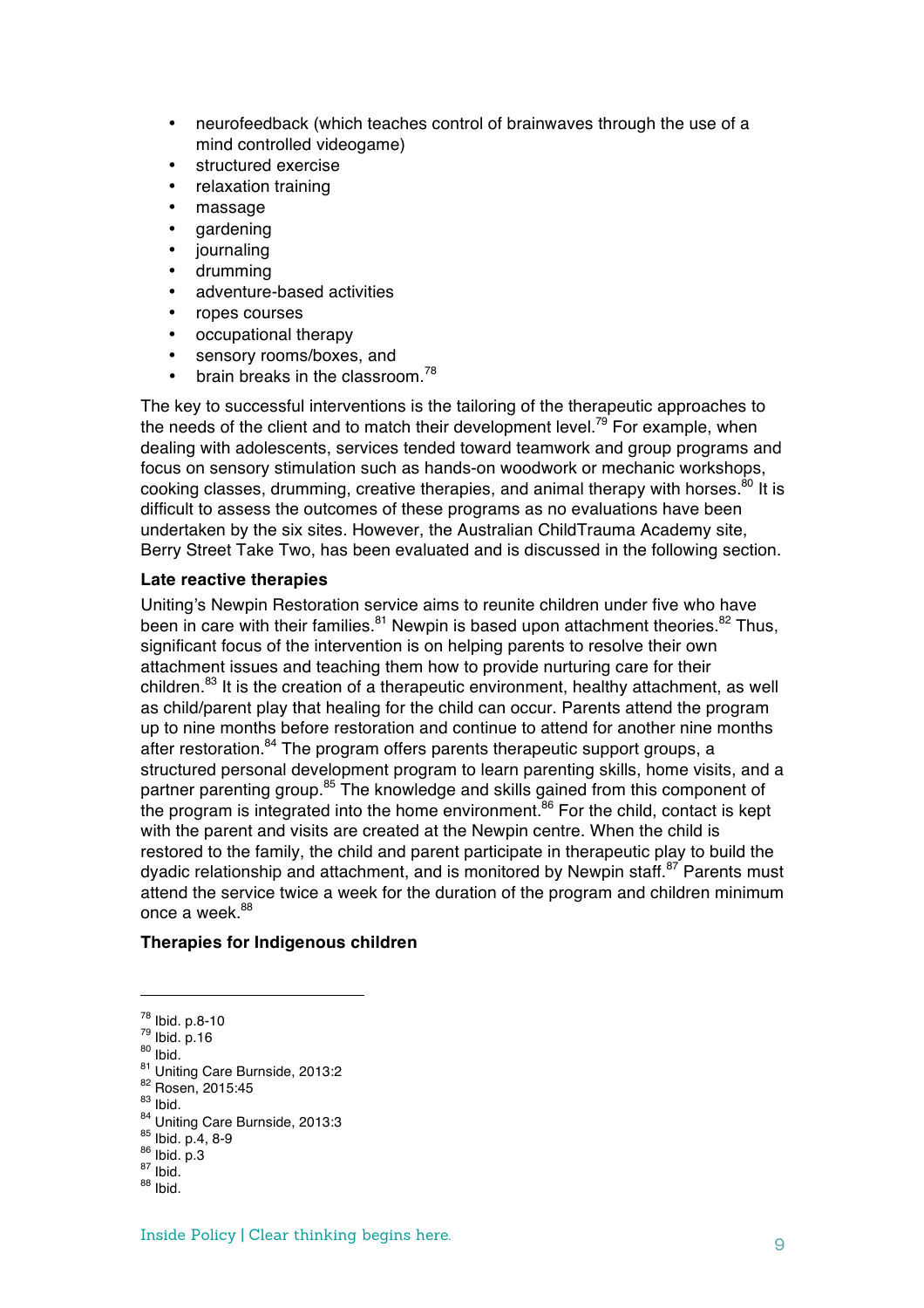Each of the aforementioned therapeutic services are mainstream services which do not cater specifically to the needs of Indigenous people.<sup>89</sup> Most programs have a dyadic element which may not accommodate the kinship and wider family attachments that children may have within Indigenous communities.<sup>90</sup> Additionally, the lack of evaluation of services or lack of disaggregation of Indigenous outcomes clouds the level of success that is achieved by the programs. In other mainstream services where Indigenous outcomes are given in evaluations, it has been found that outcomes are not as significant as their non-Indigenous counterparts. $91$  The possible reasons for this are that Indigenous children may experience multiple types and greater degrees of trauma which impacts their recovery and/or indicators may have a western-centric focus.<sup>92</sup>

Dr Judy Atkinson, a leading academic in the area of healing and trauma-informed care for Indigenous Australians, suggests that some trauma-informed therapies such as narrative, sand play, art and music are useful starting points for engaging Indigenous children.<sup>93</sup> In a study on trauma-informed care and services for Indigenous children, Dr Atkinson concludes that interventions – to be effective for Indigenous children – should:

- be grounded in the 'richness of the child's cultural and spiritual identity<sup>94</sup>.
- recognise Indigenous worldviews, and
- acknowledge that trauma for some Indigenous children can be intergenerational stemming from colonisation and dispossession.

#### **4. What trauma-informed therapies can achieve**

It is important to note that few of the interventions outlined above have been evaluated and even less have been examined by way of experimental study. Nowithstanding the dearth of evaluative evidence, a recent examination of traumainformed therapies for children by the Australian Centre for Posttraumatic Mental Health and the Parenting Research Centre, found the most effective intervention to be TF-CBT. $^{95}$ 

A review of seven studies of TF-CBTs, four being randomised controlled trials, found the intervention resulted in positive gains at 12 months after completion of the therapy in the areas of:

- Child Post Traumatic Stress Disorder
- Child-abuse-related shame
- Child dissociation, and
- Parent distress.<sup>96</sup>

A survey of practitioners conducted as part of the same study found that other outcomes achieved by this therapy include:

- increased parenting confidence
- improved child relationships

 $89$  Except Berry Street Take Two which is discussed later  $90$  McClung, 2007:7

<sup>91</sup> Frederico, Jackson, & Black, 2010:157; Fox et al, 2015: 99

 $92$  Frederico, Jackson & Black, 2010:157<br> $93$  Atkinson, 2013.

<sup>94</sup> Atkinson, 2013.<br><sup>95</sup> Australian Centre for Posttraumatic Mental Health (2014).<br><sup>96</sup> Australian Centre for Posttraumatic Mental Health (2014).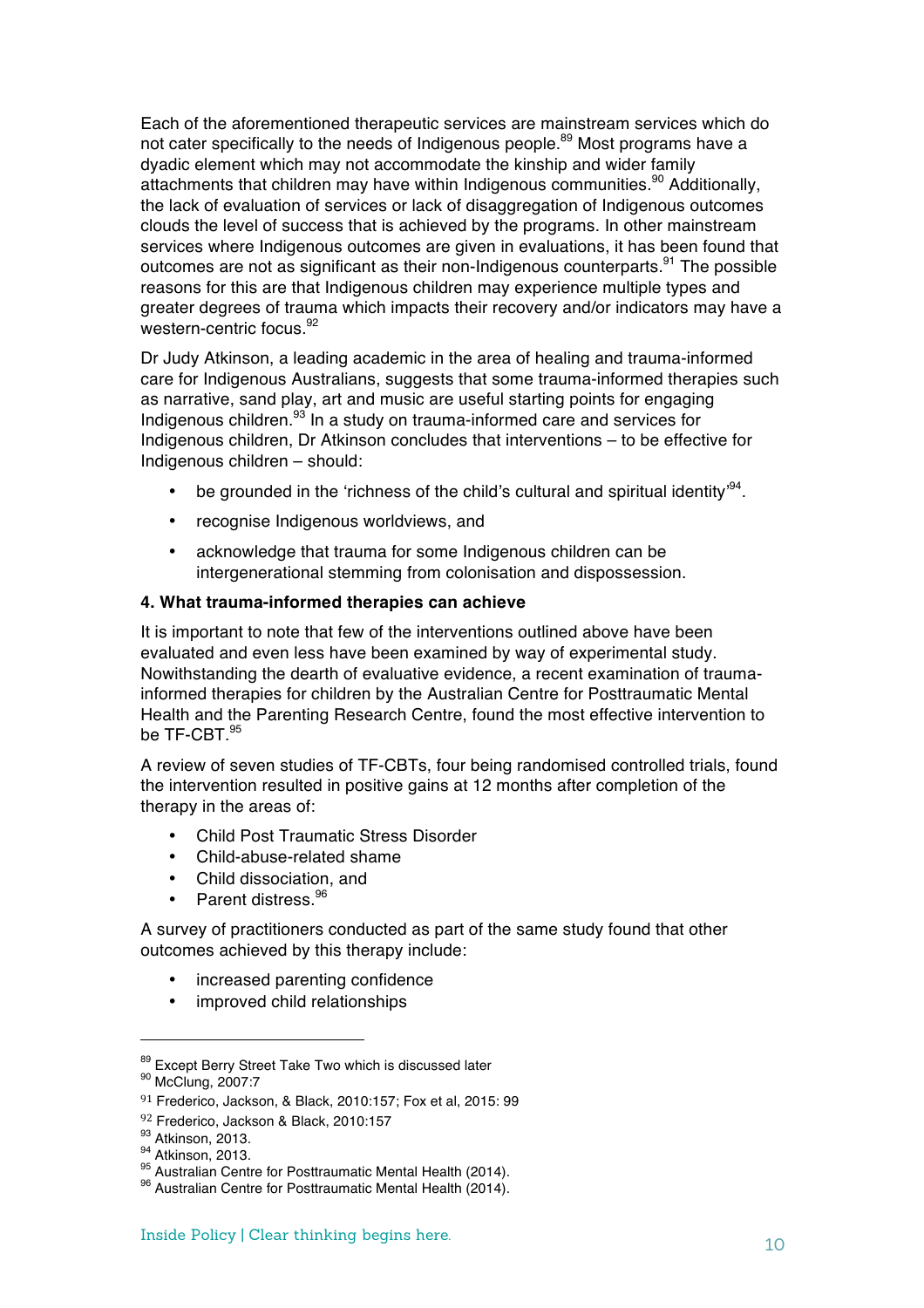- increased child engagement in school / education, and
- improved child behaviour.<sup>97</sup>

The same study found that other interventions – parent/child attachment, developmental approaches, intensive family-focused therapies – had some effect in improving outcomes for children. These include:

- reduced behavioural problems
- reduced aggression
- reduced mental health symptoms
- reduced out of home care placements.

It should be noted that the study found that Multisystemic Therapy resulted in all of the above outcomes while other interventions based on attachment and development theory achieved only one of the outcomes outlined above.

## **5. Examples of effective trauma-informed interventions for children**

## **Trauma-Focused Cognitive Behavioural Therapy**

As noted above, studies indicate that Trauma-Focused Cognitive Behavioural Therapy (TF-CBT) is the most effective trauma-informed intervention for children. TF-CBT combines elements from:

- cognitive therapy i.e. changing behaviours by addressing unhelpful thought patterns
- behavioural therapy i.e. changing habitual responses, and
- family therapy i.e. identifying and alleviating patterns of negative interactions between family members.<sup>98</sup>

Unlike other interventions, TF-CBT is short in duration being provided over 12 to 18 sessions of between 50 to 90 minutes each. Treatment involves:

- Individual sessions for the child and for the non-abusing parent. These are designed to 'build a therapeutic relationship' while providing skills and a safe environment for processing memories of trauma. The parent component teaches stress management, parenting and behaviour management, and communication skills. <sup>99</sup>
- Joint sessions with child and non-abusing parent together. These are designed to help parent and child practice their newly acquired skills in a safe environment. The child is also encouraged to share their 'trauma narrative'. This sharing fosters effective communication between parent and child around issues of abuse and violence.<sup>100</sup>

TF-CBT is framed around the eight components of:<sup>101</sup>

- Psychoeducation and parenting skills which educates parents about trauma, its effects and how to discuss these issues with their child.
- Relaxation techniques for both parent and child including deep breathing, muscle relaxation and visualisation.

<sup>&</sup>lt;sup>97</sup> Ibid.<br><sup>98</sup> https://www.childwelfare.gov/pubPDFs/trauma.pdf#page=2&view=Features of TF-CBT<br><sup>99</sup> Ibid.<br><sup>100</sup> https://www.childwelfare.gov/pubPDFs/trauma.pdf#page=2&view=Features of TF-CBT<br><sup>101</sup> https://www.childwelfare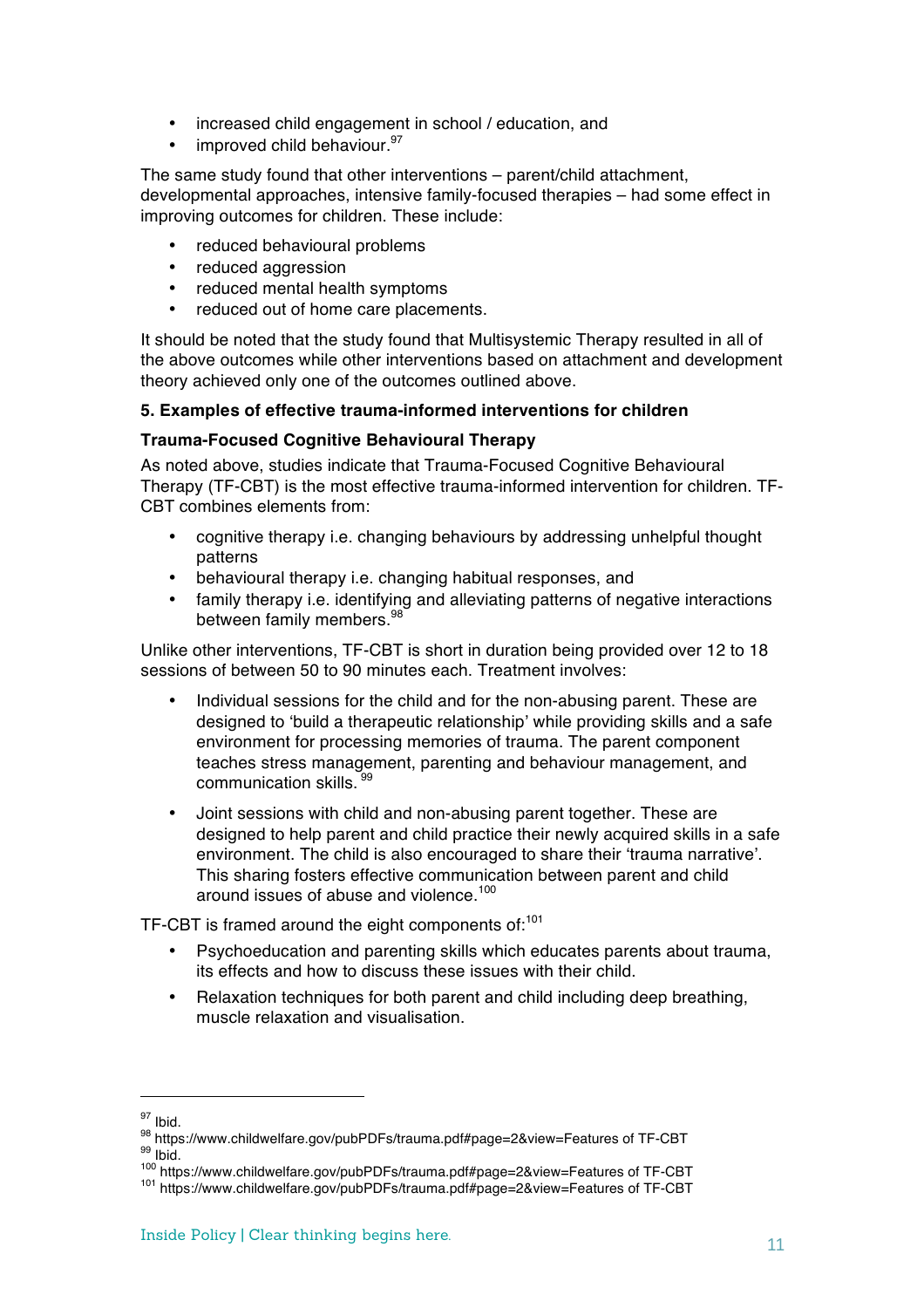- Affective expression and regulation to assist both parent and child to manage their emotions when triggered and develop self-soothing strategies.
- Cognitive coping and processing which involves changing negative behaviours by changing unhealthy thought patterns.
- Trauma narrative and processing which involves the child gradually sharing their story of trauma through verbal, written or symbolic accounts.
- In vivo exposure which involves gradually exposing the child to trauma reminders so they learn to control their emotional reactions.
- Conjoint parent / child sessions involves the child sharing their trauma narrative with their parent in a supportive therapeutic environment.
- Enhancing personal safety and future growth assists the child to develop healthy interpersonal skills.

The protocols for TF-CBT state that it may not be appropriate for use with children / adolescents:

- with serious conduct problems unrelated to the trauma
- who are acutely suicidal, or
- who actively misuse substances.<sup>102</sup>

## **Children-Specific Therapy: Holding Children Together**

Holding Children Together is a therapeutic service launched in Alice Springs in 2012 by Relationships Australia Northern Territory (RANT) in partnership with the Australian Childhood Foundation (ACF). The service targets children between 5 and 12 years old who have experienced trauma, abuse and neglect.<sup>103</sup> Community consultation directed the creation of the service for this group as a gap in services had been identified.<sup>104</sup> The service provides therapeutic services to children and established a Community Therapeutic Team (CTT).<sup>105</sup> The CTT utilizes existing service networks by borrowing counsellors from other services to help with Holding Children Together, thereby overcoming the scarcity of practitioners.<sup>106</sup> Each member of the CTT commits to taking on at least one child to help with the caseload.<sup>107</sup> Additionally, an Aboriginal Advisory Group was created to inform the services as the vast majority of clients were Aboriginal.<sup>108</sup> The program has been extensively evaluated and resulted in marked improvements in child behaviours.<sup>109</sup>

The success of Holding Children Together relies upon the ability of the service to create a holistic therapeutic approach around the child through direct services and through the creation of therapeutic environments. Generally, at least an hour a week was spent on therapy with the child.<sup>110</sup> An emphasis was placed upon being flexible with services around the needs of the child.<sup>111</sup> Thus, the time could have been spent in the counselling room, playground, or school classroom.<sup>112</sup> A range of activities are

<sup>&</sup>lt;sup>102</sup> https://www.childwelfare.gov/pubPDFs/trauma.pdf#page=2&view=Features of TF-CBT<br><sup>103</sup> Arney & Brooke, 2012:2,11<br><sup>104</sup> lbid. p.11<br><sup>105</sup> lbid.<br><sup>106</sup> lbid. p.2 & 11<br><sup>107</sup> lbid. p.17; 90% of clients were Aboriginal as of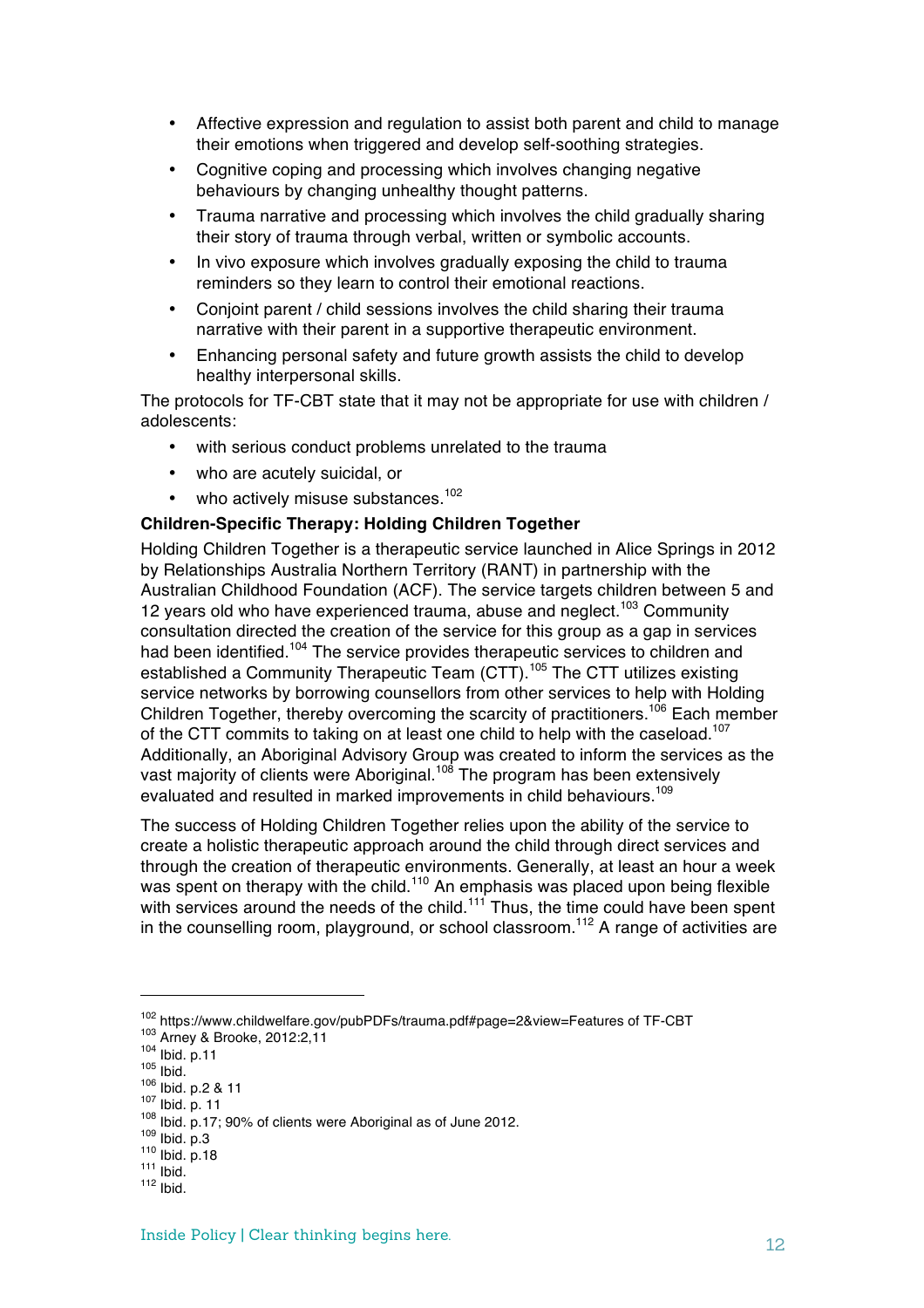also included such as sand play and somatic techniques.<sup>113</sup> Outside of these sessions, practitioners engage with schools, caretakers, peers, and family members to create a therapeutic environment for the child. Practitioners worked with teachers to develop their strategies at dealing with and supporting the child, as well as supporting the teacher.<sup>114</sup> Broader training events were also conducted in schools to help teachers learn about trauma and its impacts on students.<sup>115</sup> The practitioner would also assist with transportation of the child to and from school to increase their school attendance.<sup>116</sup> Engagement with schools created a stable meeting point where a child's home life was inconsistent.<sup>117</sup> Holding Children Together also focused on creating a safe home environment by creating supporting strategies with the families and peers.<sup>118</sup>

#### **Mainstream Services for Indigenous Children: 'Take Two' Berry Street**

Berry Street is a mainstream service provider in Victoria, which has experience in therapeutic services ranging from school engagement (Berry Street Education Model), to home-based care and foster care, and to mother and child playgroups.<sup>119</sup> One of their most successful services has been Take Two.<sup>120</sup> The Take Two service provides intensive therapy in tandem with facilitation of safe and healthy relationships for children, ranging from newborns to those verging on adulthood, who are protection clients.<sup>121</sup> Take Two does not have a manualised therapy guide, instead emphasising the need to be flexible around the needs of clients.<sup>122</sup> Thus, therapies may be individual or with carers/family and include a range of, but not limited to, play with a range of toys and puppets on which the feelings of the child can be projected, drawing and creative activities, sensorimotor interventions, incorporating animals, and psychoeducational activities.<sup>123</sup> To help foster healthy relationships and environments for recovery, Take Two has created 'care teams' – which include the case manager, therapist, carer, and any additional supportive people in the child's life – which meet regularly to support the needs of the child.<sup>124</sup> Take Two also offers support, therapy, and strategies to other member of the child's life like peers and teachers to help promote safe environments for healing. The service has seen a reduction of trauma-related symptoms such as depression, anxiety, anger, and posttraumatic stress symptoms in its clients.<sup>125</sup> Unfortunately, Indigenous and adolescent clients have seen less improvement than their younger and non-Indigenous counterparts.<sup>126</sup> Thus, whilst Take Two is trying to adapt to the needs of Indigenous children, more research needs to be conducted to establish best-practice.

As a mainstream service provider, it has invested significant resources to implement strong cultural practices for its Indigenous clients.<sup>127</sup> This has seen the creation of an 'Aboriginal team' to provide clinical work, research and program development

<sup>&</sup>lt;sup>113</sup> Ibid.<br>
<sup>115</sup> Ibid. p.20<br>
<sup>116</sup> Ibid. p.18<br>
<sup>116</sup> Ibid. p.18<br>
<sup>118</sup> Ibid. p.19<br>
<sup>118</sup> Ibid. p.19<br>
<sup>120</sup> Atkinson, 2013:10<br>
<sup>120</sup> Atkinson, 2013:10<br>
<sup>121</sup> Frederico, Jackson, & Black, 2010:xxiii-xxiv, xxi; Youngest cli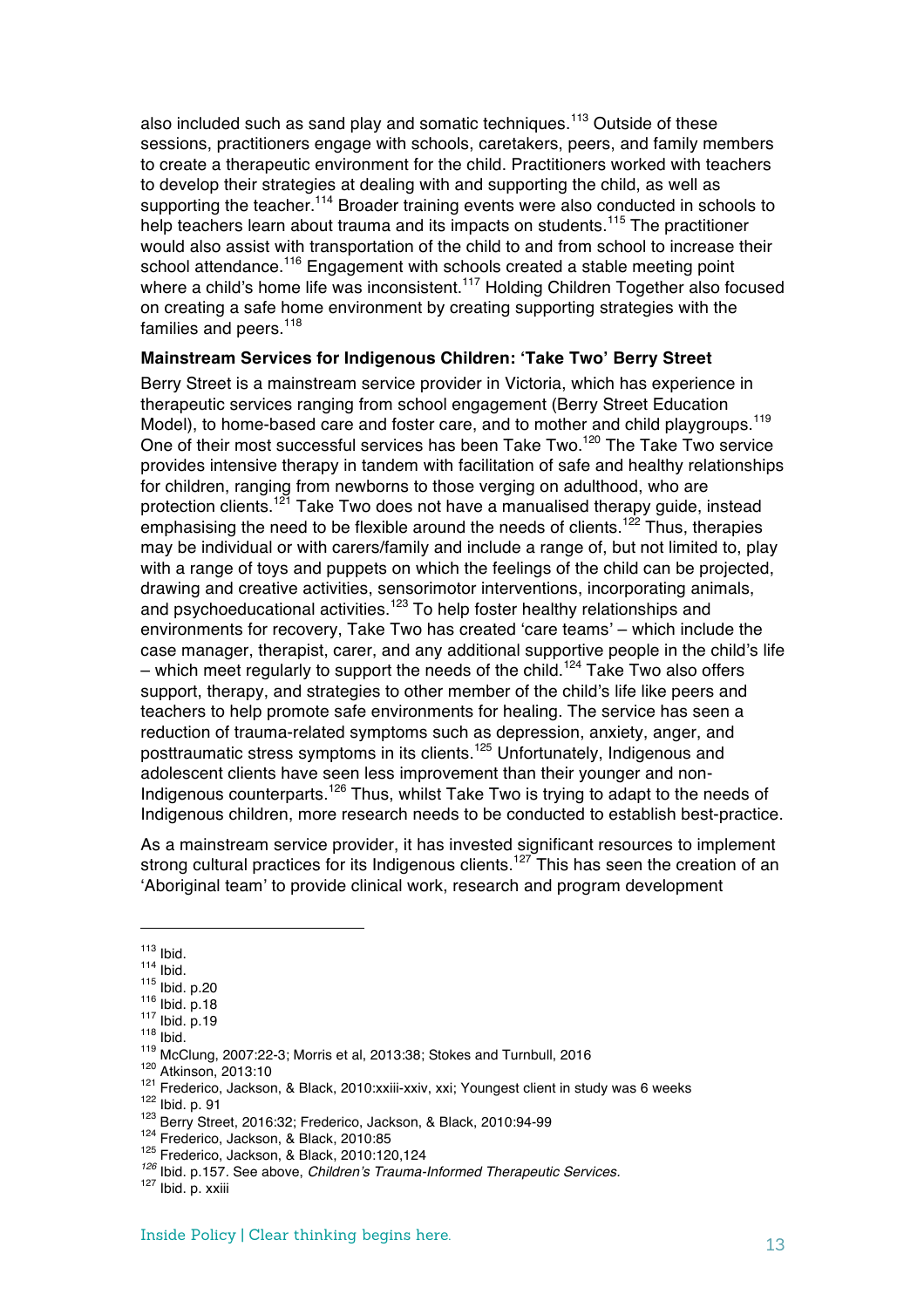including the development of Indigenous assessment tool, and training (such as Yarning up on Trauma).<sup>128</sup> The assessment tool helps to measure an Indigenous child's connection to culture, history, identity, and community.<sup>129</sup> The tool was created to help provide a holistic understanding of a child's social and emotional wellbeing.<sup>130</sup> Main findings from the assessment tool were that when an Indigenous child is placed with a family member, it does not guarantee that they are connected to their culture or community.<sup>131</sup> The same lack of connection to culture and community applies to those under the care of non-Indigenous people. However, where a child was placed with an Indigenous carer, they were significantly more likely to have a connection to their culture, history, and community.<sup>132</sup> Take Two has also become partners with the Victorian Aboriginal Child Care Agency (VACCA) to help inform the service.<sup>133</sup> Berry Street acknowledges that non-Indigenous organisations cannot address the multilayered needs of Indigenous children without partnership with Indigenous communities.<sup>134</sup> The Take Two program also facilitates the involvement of Indigenous communities and Elders within the recovery process.<sup>135</sup>

# **5. Implications for the design of trauma-informed therapeutic interventions for children**

The literature findings highlight a number of implications for the design of traumainformed therapeutic interventions for the purposes of the family violence service codesign project. Framed as possible design parameters for future trauma-informed interventions for children, these implications are:

- 1. *Preference for TF-CBT*. As the most effective intervention, TF-CBT must be explored as a credible program for Indigenous children and their parents.
- 2. *Dosage depends on the intervention*. If TF-CBT is used, the dosage is more intense but shorter in duration. While other interventions require more or less intensity over a longer period.
- 3. *Trauma includes intergenerational trauma and its impacts*. Trauma therapies for Indigenous children must acknowledge and understand the ongoing impacts of colonisation and dispossession and how these continue to play out in some communities and families by way of violence and poor parenting.
- 4. *Therapies need to be culturally enriched*. The type of therapy used (i.e. narrative, play, art) should be reflective of an Indigenous child's cultural and spiritual heritage.
- 5. *Community and family focus*. Interventions must support the child as well as their parents and extended family network.
- 6. *Service integration.* The therapeutic intervention is offered as part of a broader wrap around system of support for the child and their family.

<sup>&</sup>lt;sup>128</sup> Atkinson, 2013:10<br><sup>129</sup> Frederico, Jackson, & Black, 2010:63<br><sup>130</sup> Ibid.<br><sup>131</sup> Ibid. p.xxiii<br><sup>132</sup> Ibid. p.xxiii<br><sup>133</sup> Ibid. p.59<br><sup>135</sup> Ibid. p.81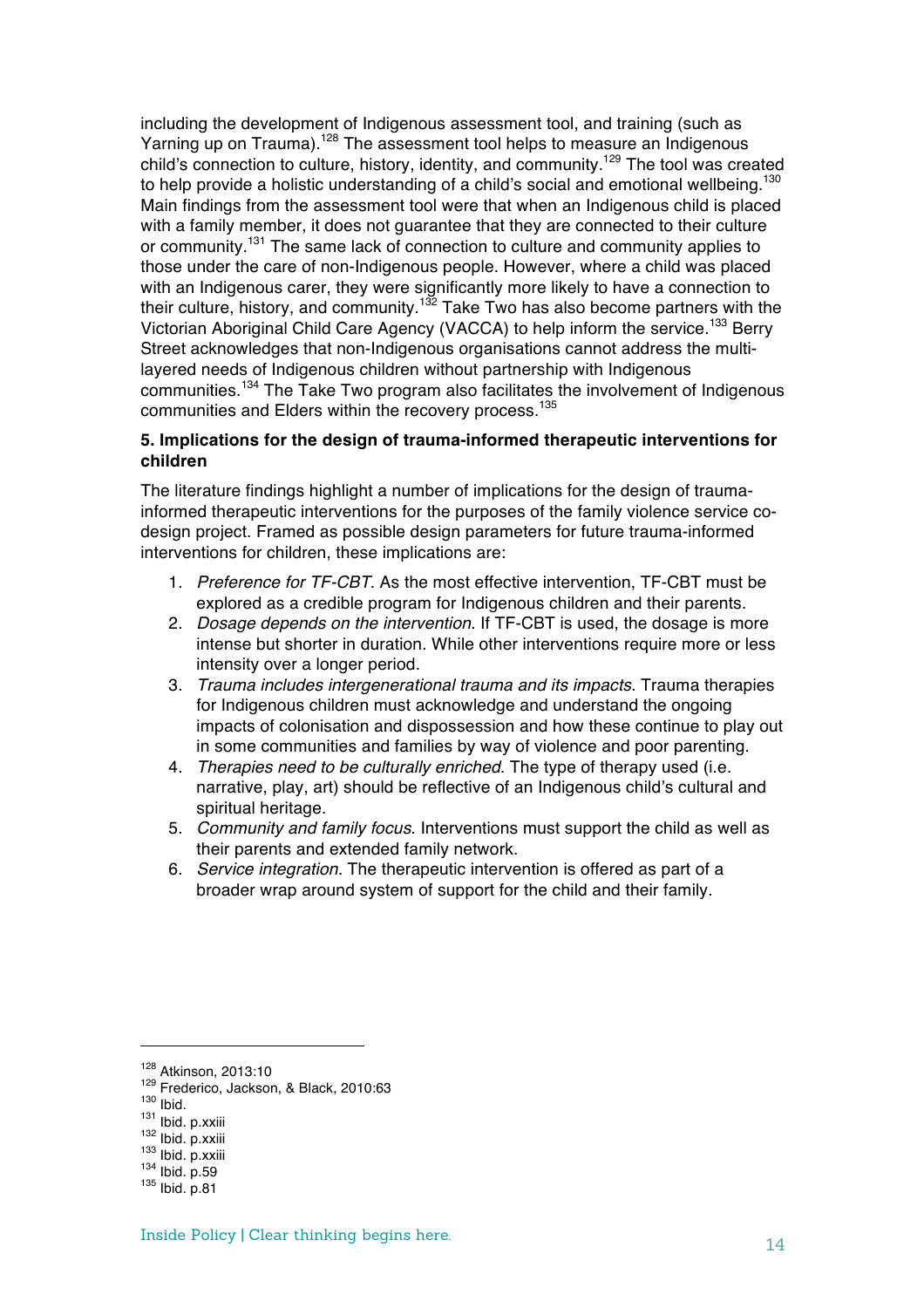# **Appendix A: Principles of Trauma-Informed Care and Therapeutic Services**

## *Understanding Trauma and Its Impact*

Understanding trauma is the central tenant of the framework and underpins all the principles set out in this section. This involves recognising that clients may present with challenging behaviours which may be symptomatic of adaptive responses to trauma.<sup>136</sup> Trauma-informed practitioners must use their understandings of trauma to overcome the client's apprehension of services and make it easy as possible for them to access services. By understanding trauma, practitioner's may help to validate a victim's experience of trauma and its impacts. When a service does not understand trauma or its impact, it is "the equivalent of denying the existence and significance of trauma".<sup>137</sup>

## *Cultural Competency*

Cultural competency should be the foundation for services that work across cultures. It involves establishing attitudes, policies and behaviours which acknowledge culture, seeks to understand the different dynamics between people of diverse backgrounds, adapts to meet cultural needs and incorporates them, and is inquisitive of diversity.<sup>138</sup> All interventions under this framework are conscious of shared histories, are respectful, and specific to culture.<sup>139</sup> To be culturally competent, an organisation must take on the framework at all levels including its board, management, staff and services.

## *Safety*

A core belief of trauma-informed care is that recovery cannot occur while a victim is physically or emotionally unsafe. A key task of a provider is to identify the sources of trauma and to ensure that the client is out of the way of ongoing harm.<sup>140</sup> This involves identifying strategies to remove the client from harm and to create a safe environment where healing can occur.<sup>141</sup> To create this environment, workers must be consistent, transparent and respectful in their responses to ensure that clients feel physically, culturally and emotionally safe.<sup>142143144</sup>

## *Supporting Consumer Control, Choice & Autonomy*

For trauma-informed therapeutic services to be effective, they need to establish client control and autonomy so that the client feels strengthened and competent at the end of the program. Control over services and their treatment helps a client to regain a sense of control over their lives and decisions, and rebuild their sense of autonomy.<sup>145</sup> This involves providing opportunities for clients to be engaged with all aspects of the service, to be in charge of decisions and to collaborate in goal setting. Services need to collaborate with clients on their treatment and need to keep the client informed of any changes;<sup>146</sup> allowing the client to choose their treatment can be

<sup>&</sup>lt;sup>136</sup> Hopper, Bassuk & Ollivet, 2010:81; MHCC, 2013:10<br><sup>137</sup> Elliot et al., 2005:462<br><sup>138</sup> Whaley & Davis, 2007:564; Aboriginal Cultural Competence Framework, 2008:23 cited in

Lumby & Farrelly, 2009:4<br>
<sup>139</sup> Bateman, Henderson, & Kezelman, 2013:10<br>
<sup>140</sup> Jackson et al., 2013:19<br>
<sup>141</sup> Hopper, Bassuk, & Olivet, 2010:81; Atkinson, 2012:22<br>
<sup>142</sup> Bateman, Henderson, & Kezelman, 2013:10<br>
<sup>144</sup> Lumby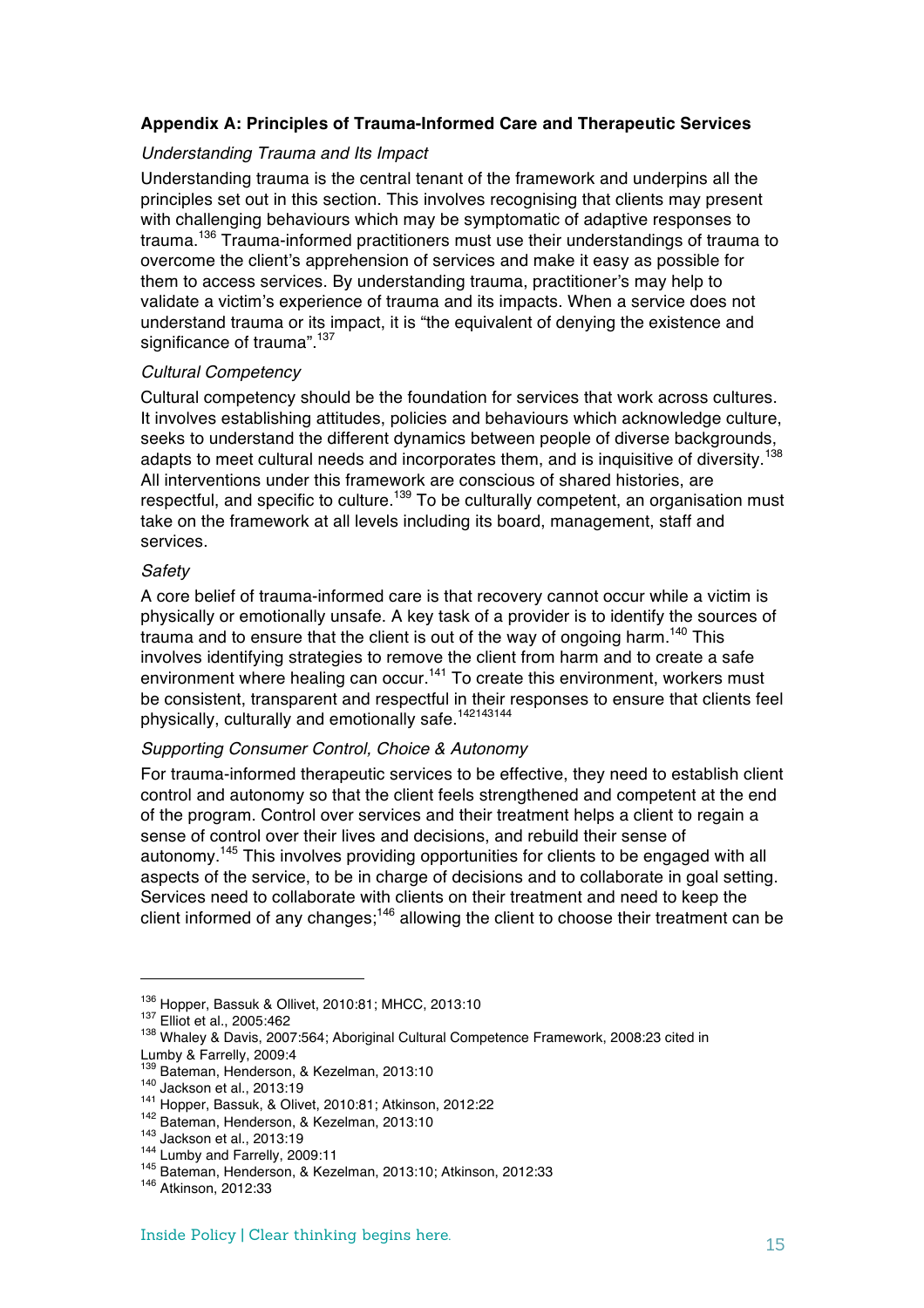very empowering.<sup>147</sup> A key element to success is creation of 'predictable environments' where clients know what to expect and have control over the space.<sup>148</sup> One helpful aspect may be outlining what the service can provide and setting out with clients what is expected from the service and from them. Though anecdotal evidence, it has been reported by Maari Maa Health that when they set out behavioural expectations for their community members they found reductions in aggression and threats.<sup>149</sup>

### *Sharing Power and Governance*

Within the trauma-informed framework, sharing power and governance refers to equalising power differential through the promotion of democracy within the organisational structures, allowing those at all levels of the organisation to contribute to decision making and review of policies and procedures, and recruiting those with lived-experiences onto the board.<sup>150</sup> Being community owned and controlled is one key element of effectively addressing family violence within Indigenous communities.<sup>151</sup>

## *Integrating Care*

As mentioned in the section on *Safety*, clients benefit when services are integrated and provide a holistic response to their needs. Under the common understanding of trauma-informed care, services need to be brought together to provide support for all facets of the individual whether emotional, physical, spiritual, social, or cultural.<sup>152</sup> Currently, spiritual and cultural elements of a person's wellbeing have been considerably overlooked by mainstream services but are necessary for a holistic approach to recovery from trauma.<sup>153</sup> It is only through bridging the gap between services and providing an integrated approach that the complex needs of clients can be addressed. Many women presenting to family violence services will also experience homelessness, substance abuse, and mental health problems.<sup>154</sup> Services must be integrated to improve the client's prospects for recovery.

#### *Healing Happens in Relationships*

Creation of authentic relationships aids healing and recovery of trauma survivors by restoring core neural pathways.<sup>155</sup> The creation of a 'therapeutic alliance' between a client and practitioner is a necessary step for successful client outcomes.<sup>156</sup> The relationship between a client and practitioner may initially be strained and difficult to enter into due to the client's experience of abusive or untrustworthy authority figures.<sup>157</sup> However, this relationship is crucial not only for addressing issues that the client is currently experiencing, but also for allowing them to feel safe to deal with past traumas.<sup>158</sup> The connection can "provide a corrective emotional experience" for the client.<sup>159</sup> Once trust is gained, a practitioner can best guide their client and speak

<sup>&</sup>lt;sup>147</sup> Hopper, Bassuk, & Olivet, 2010:82<br><sup>148</sup> Ibid.<br><sup>149</sup> Grealy, Milward & Farmer, 2015:35<br><sup>150</sup> Bateman, Henderson, & Kezelman, 2013:11; Atkinson, 2012:33; Procter et al., 2017:18<br><sup>152</sup> Mtkinson, 2012:33; McEwan et al.,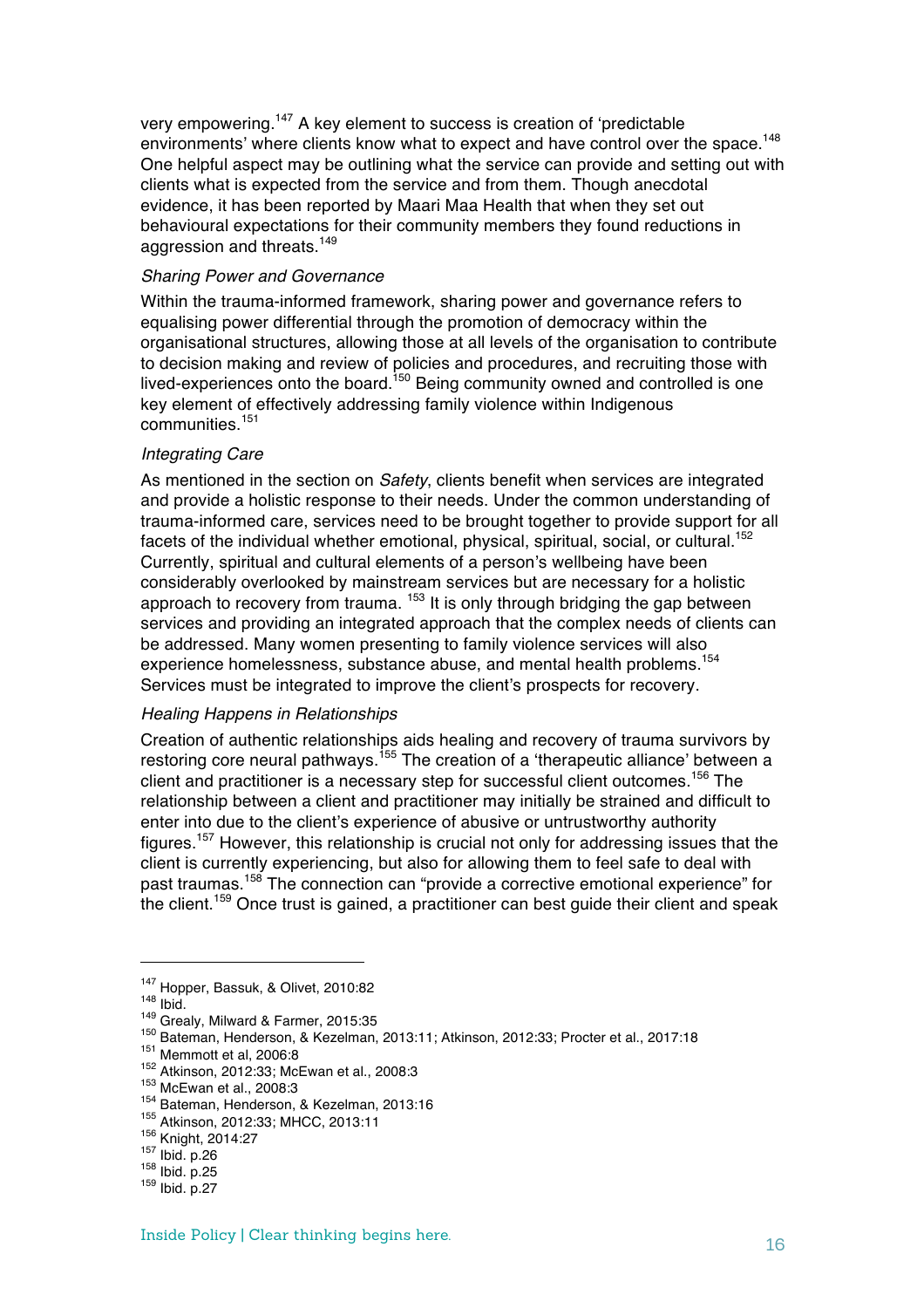honestly and openly about a client's vulnerabilities.<sup>160</sup> Additionally, peer-to-peer relationships may be facilitated to help create networks of support for the client.

#### *Strength-Based Approach*

Rather than focusing on the negative behaviours and aspects of a client, this approach seeks to identify their strengths and develop healthy coping skills which align with their capabilities.<sup>161</sup> This means orientating the therapies to be futurefocused and involve skill building exercises for increasing resiliency.<sup>162</sup> Therapies which have multiple components that play to the different strengths of clients are likely to be successful.<sup>163</sup>

<sup>&</sup>lt;sup>160</sup> Wendt & Baker, 2013:519; Stirling et al., 2012:6<br><sup>161</sup> Atkinson, 2012:33<br><sup>162</sup> Hopper, Bassuk & Olivet, 2010:82<br><sup>163</sup> Munro, 2012:4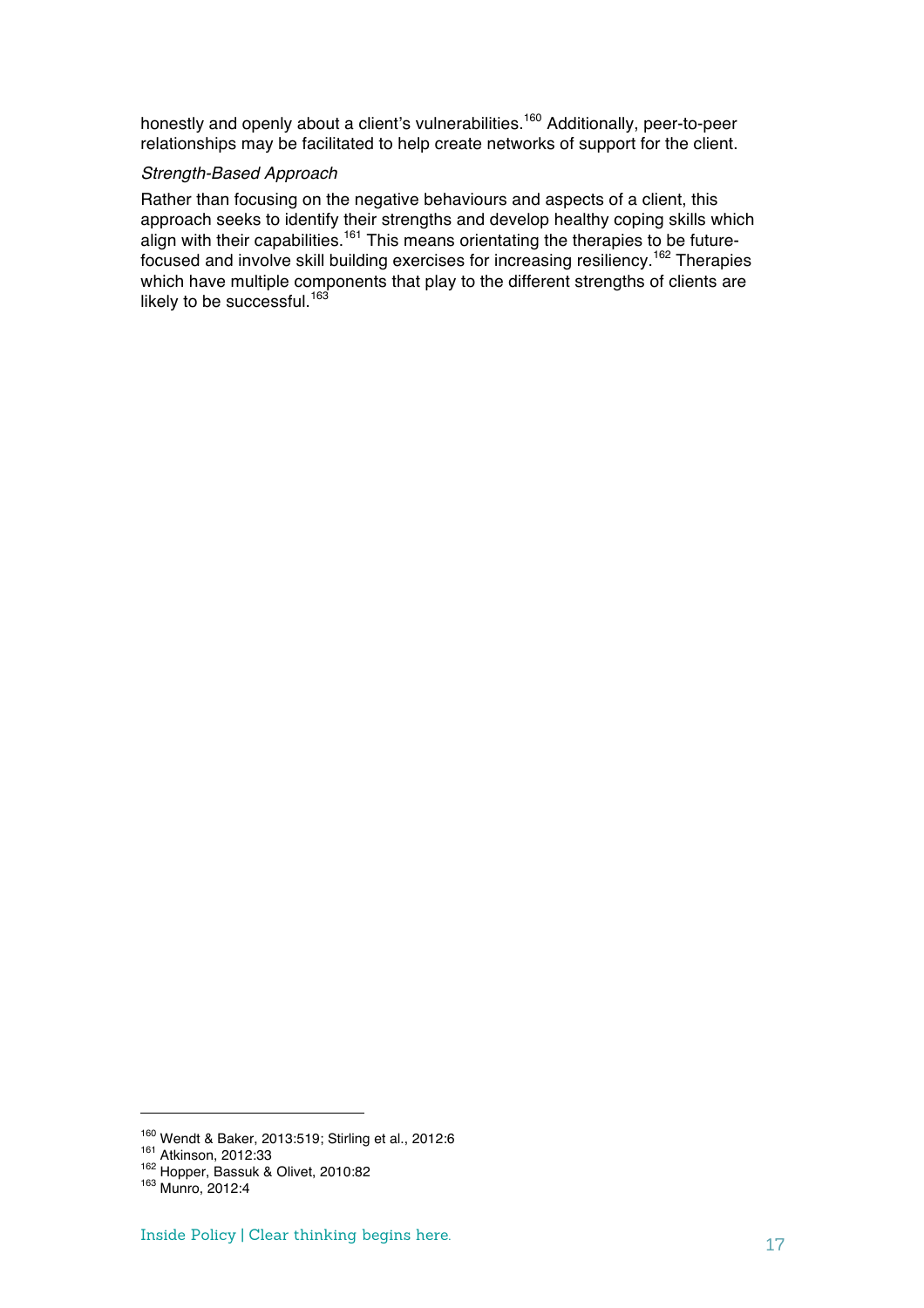## **Appendix B: References**

ANTaR (Australians for Native Title & Reconciliation). (2007). Success Stories in Indigenous Health.

Arney, F. and Brooke, S. (2012). *The Evaluation of the Holding Children Together Service in Alice Springs.* Relationships Australia

Arnott, A., Guenther, J., Davis, V., Foster, D. & Cummings, E. (2010). Evaluation of the Akeyulerre Healing Centre. Final Evaluation Report prepared by the Charles Darwin University Social Partnership in Learning (SPiL) Consortium.

Atkinson, J. (2013). 'Trauma-Informed Services and Trauma-Specific Care for Indigenous Australian Children'. *Closing the Gap Clearinghouse.* Resource Sheet no. 21.

Atkinson, J. (2012). *Educaring: A Trauma Informed Approach to Healing Generational Trauma for Aboriginal Australians*. We Al-Li: South Goolmangar.

ATSISJC (Aboriginal and Torres Strait Islander Social Justice Commissioner). (2008). *Social Justice Report 2007*. Report Number 1. Chp 2.

Australian Centre for Posttraumatic Mental Health & Parenting Research Centre. (2014). '*Approaches targeting outcomes for children exposed to trauma arising from abuse and neglect: Evidence, practice and implications'*. Accessible at http://www.parentingrc.org.au/index.php/resources/supporting-children-exposed-totrauma-arising-from-abuse-and-neglect

Bateman, J., Henderson, C., & Kezelman, C. (2013). *Trauma-Informed Care and Practice: Towards a Cultural Shift in Policy Reform Across Mental Health and Human Services in Australia, A National Strategic Direction,* Position Paper and Recommendations of the National Trauma-Informed Care and Practice Advisory Working Group. Mental Health Coordinating Council (MHCC).

Berry Street. (2016). *Annual Report 2016*. Available at: <http://docs.berrystreet.org.au/berry-street-web-docs-annual-report-2016/0437761001476312269> [accessed 13 April 2017].

Bunston, W. (2008) 'Baby Lead the Way: Mental Health Group Work for Infants, Children and Mothers Affected by Family Violence', *Journal of Family Studies*,14(2- 3), pp.334-341.

Campo, M., Kaspiew, R., Tayton, S., & Moore, S. (2014). *Children affected by domestic and family violence: A review of domestic and family violence prevention, early intervention and response services*. Melbourne: Australian Institute of Family Studies. Available at:

<www.women.nsw.gov.au/\_\_data/assets/file/0014/300623/PDF-6\_Final\_Report\_Children\_affected.pdf>. [accessed 15 March 2017].

Closing the Gap Clearinghouse (2016) 'Family Violence Prevention Programs in Indigenous Communities', *Closing the Gap Clearinghouse*. Resource sheet no. 37, **December**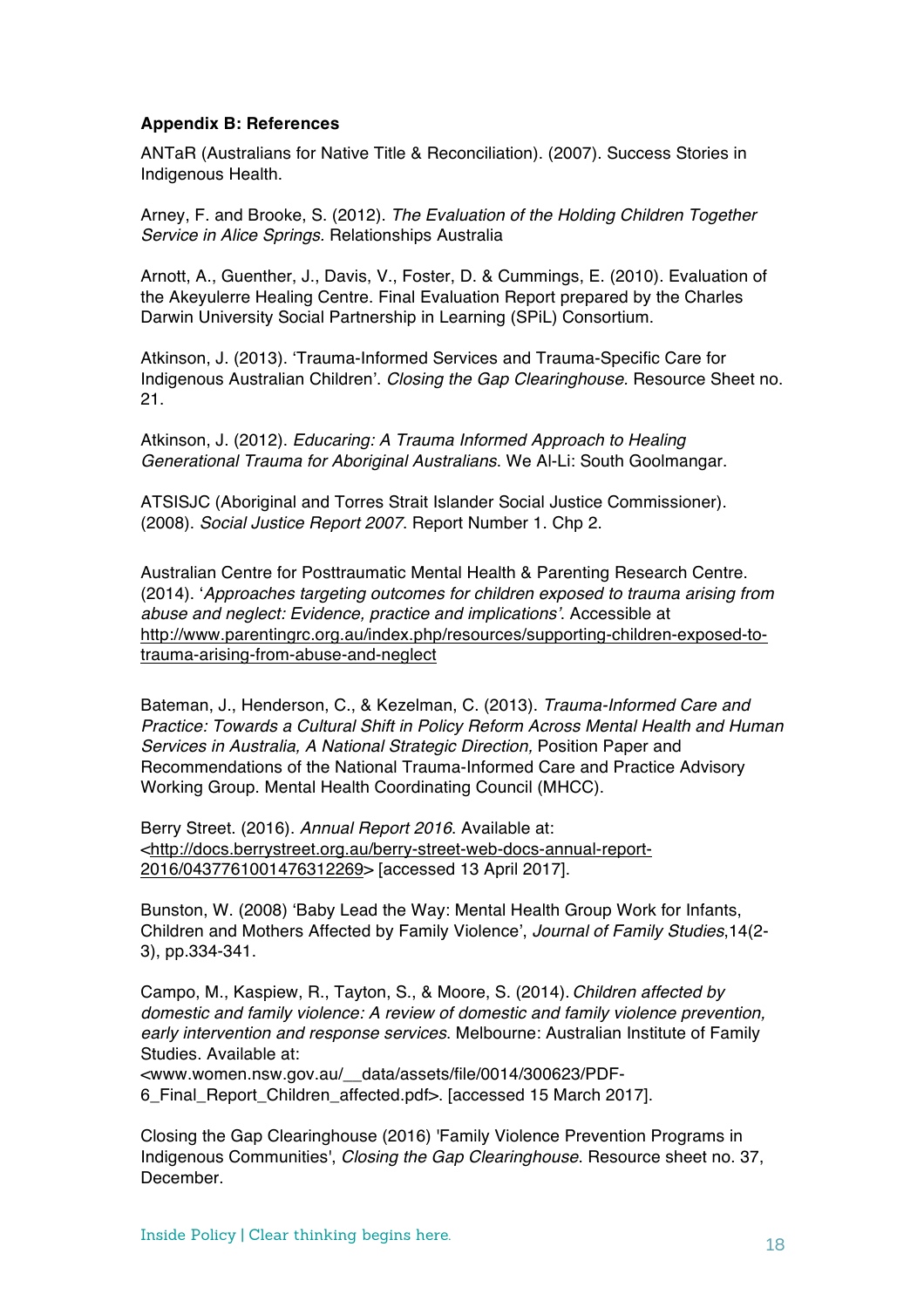Elliot, D.E., Bjelajac, P., Fallot, R.D., Markoff, L.S., and Glover Reed, B. (2005). 'Trauma-Informed or Trauma-Denied: Principles and Implementation of Trauma-Informed Services for Women', *Journal of Community Psychology*, 33(4), pp. 461- 477.

Fallot, R.D., & Harris M. (2001). 'A trauma-informed approach to screening and assessment'. *New Directions for Mental Health Services,* 89, 23-31.

Ferencik, S.D. & Ramirez-Hammond, R. (2011). *'Trauma-Informed Care: Best Practices and Protocols for Ohio's Domestic Violence Programs'*, Ohio Domestic Violence Network.

Fox, S., Southwell, A., Stafford, N., Goodhue, R., Jackson, D. and Smith, C. (2015). *Better Systems, Better Chances: A Review of Research and Practice for Prevention and Early Intervention.* Canberra: Australian Research Alliance for Children and Youth (ARACY).

Frederico, M., Jackson, A., & Black, C. (2010) *More than Words – The Language of Relationships: Take Two Third Evaluation Report*. School of Social Work and Social Policy, La Trobe University, Bundoora, Australia.

Gimson, K. & Trewhella, A. (2014). '*Developing a Trauma-Informed Service in the Australian Capital Territory for Children and Young People Affected by Abuse and Neglect'*, Trauma Recovery Centre Project.

Grealy, C., Milward, K., and Farmer, J. (for the Aboriginal and Torres Strait Islander Healing Foundation) (2015). *Healing Informed Organisations*. Final Report – February 2015.

Gullang Place (Aboriginal and Torres Strait Islander Corporation). (2014). 'Our Name, Logo, and History'. Available at: < http://www.gallangplace.org.au/about-us/ourname-logo> [accessed 8 April 2017].

Healing Foundation (Aboriginal and Torres Strait Islander Healing Foundation). (2012). *Healing Centres*. Final Report – 21 December 2012.

Jackson, A.L., Waters, S.E., Meehan, T.L, Hunter, S. & Corlett, L.R. (2013). *Key Messages – Making Tracks: Trauma-Informed Practice Guide for Aboriginal Young People Leaving Care*, Melbourne: Berry Street.

Knight, C. (2014). 'Trauma-Informed Social Work Practices: Practice Considerations and Challenges', *Clinical Social Work Journal*, 43, pp. 25-37.

Lumby, B. and Farrelly, T. (2009). 'Family Violence, Help-Seeking & the Close-Knit Aboriginal Community: Lessons from Mainstream Service Provision', *Australian Domestic & Family Violence Clearinghouse*, Issue Paper 19.

Malchiodi, C.A. (2008). *Creative Interventions with Traumatized Children*. The Guilford Press, New York.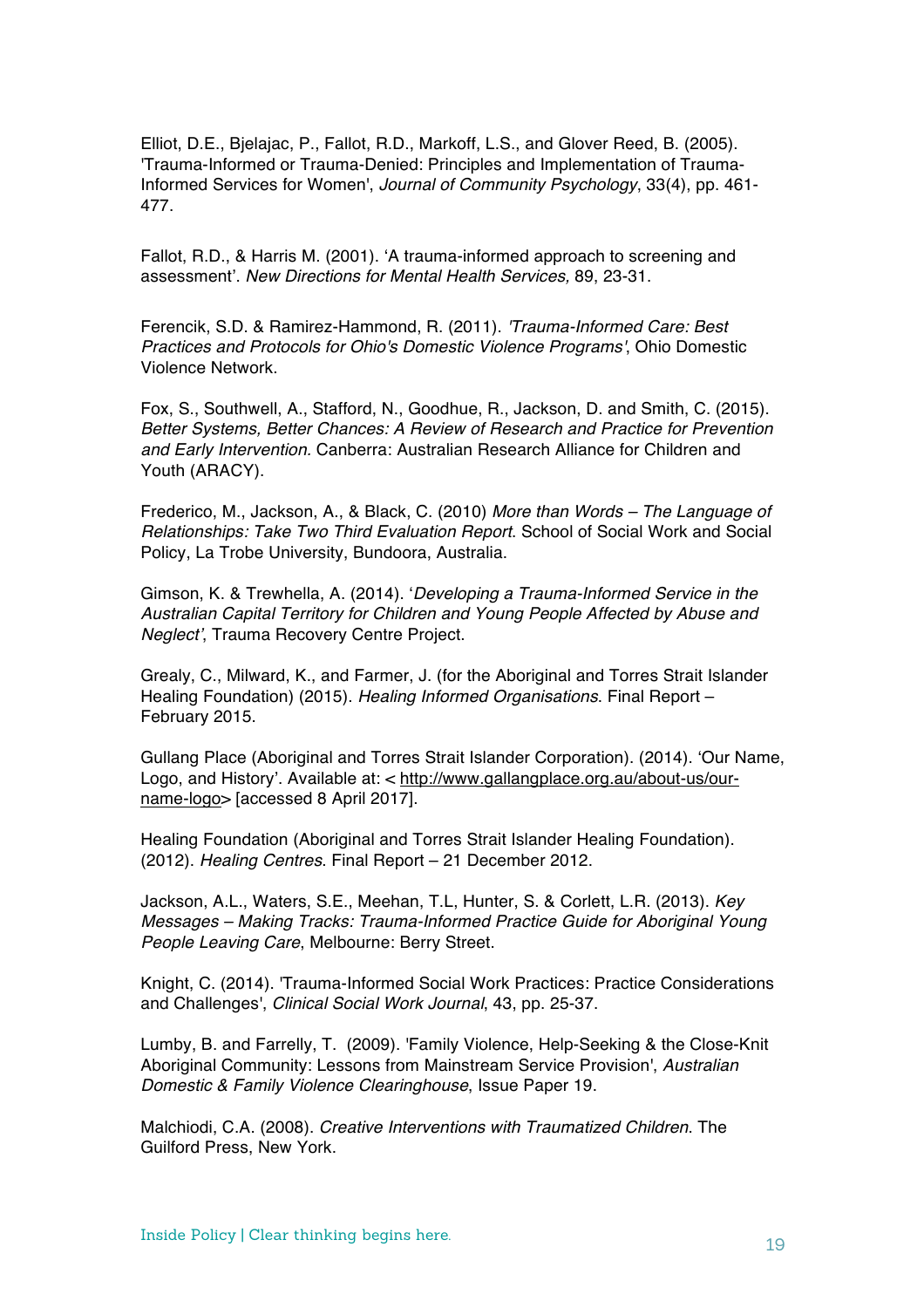Memmott, P. (2010). 'On Regional and Cultural Approaches to Australian Indigenous Violence', *The Australian and New Zealand Journal of Criminology*, 43(2), pp. 333- 355.

Memmott, P., Hambers, C., Go-Sam, C., & Thomson, L. (2006). 'Good Practice in Indigenous Family Violence Prevention - Designing and Evaluating Successful Programs', *Australian Domestic & Family Violence Clearinghouse*, Issue Paper 11.

McClung, L. (2007). Therapeutic Foster Care: Integrating Mental Health and Child Welfare to Provide Care for Traumatised Children: A Literature Overview. Available at:

<http://www.childhoodinstitute.org.au/Assets/192/1/Therapeutic\_Foster\_Care\_Integra ting mental health child welfare.pdf> [accessed 16 March 2017].

McKendrick, J, Brooks, R., Hudson, J., Thorpe, M., & Bennett, P. (2014). *Aboriginal and Torres Strait Islander Healing Programs: A Literature Review*. Healing Foundation.

Morris, A., Toone, E., Utter, M., and Christovitchin, F. (2011). 'Extending the Reach: A Timely and Tailored Response to Children Who Experience Family Violence', *Parity*, 24(8), pp. 37-38.

Munro, H. (2012). *Effective Early Intervention Strategies for Indigenous Children and their Families: Literature Review*. DFaCS.

Phillips, G. (2003). *Addictions and healing in Aboriginal country*. Canberra: Aboriginal Studies Press.

Prentice, K., Blair, B., & O'Mullan, C. (2016). 'Sexual and Family Violence: Overcoming Barriers to Service Access for Aboriginal and Torres Strait Islander Clients', *Australian Social Work*, DOI: 10.1080/0312407X.2016.1187184

Procter, N., Ayling, B., Croft, L., Degaris, P., Devine, M., Dimanic, A., Di Fiore, L., Eaton, H., Edwards, M., Ferguson, M., Lang, S., Rebellato, A., Shaw, K. and Sullivan, R. (2017). *Trauma-informed approaches in mental health: A practical resource for health professionals*, University of South Australia, SA Health, Adelaide.

Quadara, A. and Hunter, C. (2016). *Principles of Trauma-Informed Approaches to Child Sexual Abuse: A Discussion Paper*, Royal Commission into Institutional Responses to Child Sexual Abuse, Sydney.

Rosen, J. (2015). 'Evolving Practice in Intensive Family Support: Participant Perspectives on UnitingCare Tasmania's Southern Outreach Newpin Program', *Developing Practice*, 42, pp. 44-54.

Siegel, D. (2012). *Pocket Guide to Interpersonal Neurobiology: An Integrative Handbook of the Mind*. New York: W.W. Norton & Company.

Stokes, H. & Turnbull, M. (2016). *Evaluation of the Berry Street Education Model: Trauma Informed Positive Education Enacted in Mainstream Schools. Melbourne*, VIC: University of Melbourne Graduate School of Education, Youth Research Centre.